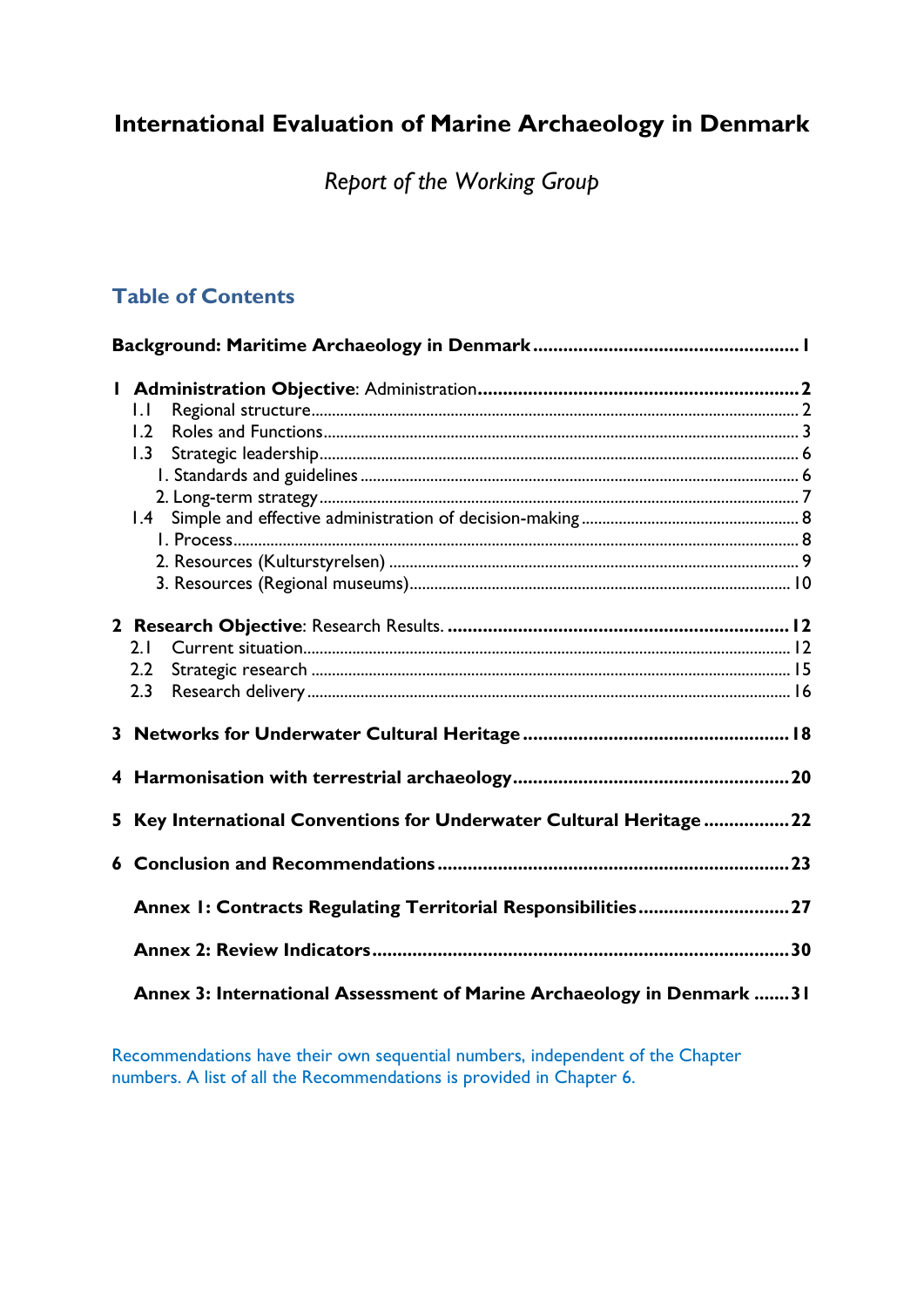# **Background: Maritime Archaeology in Denmark**

For many decades Danish archaeologists have been at the forefront of developing methods and conducting research for the open sea (Baltic Sea, post glacial remains of submerged landscapes with human relicts etc). This world-class reputation has resulted in particular from the intensive personal input of the late Dr. phil. h.c. Ole Crumlin-Pedersen who led world expertise in ship and boat archaeology. This was initially focussed on Viking ships but expertise gained from that experience was transferred to the documentation and research into boats and ships of all periods.

The establishment of the research centre Centre for Maritime Archaeology at the National Museum of Denmark (Nationalmuseets Marinarkæologiske Forskningscenter 1993-2003) based in the vicinity of the Viking Ship Museum at Roskilde represented the high point in this expertise. Many research projects on prehistoric submerged sites, harbours and landing places, barriers, and boats and ships resulted in a great number of high quality seminars, colloquia and conferences that all led to major publications and are testament to this most fruitful period of research.

The closure of the Centre for Maritime Archaeology, the restructuring of the National Museum, including the closure of the Institute of Maritime Archaeology (Nationalmuseets Marinarkæologiske Undersøgelser) and the delegation and transfer of its objectives and staff to the Viking Ship Museum, the restructuring of Kulturstyrelsen, and the implementation of the Bologna process at Danish universities, have led to changes in heritage management (including the storage and presentation of artefacts). Kulturstyrelsen is now responsible for the monitoring and management of the (archaeological) heritage at the National level, the universities are responsible for the scientific education process, and the Regional Museums have been given the responsibility for the management of the archaeological heritage on a regional level including the implementation of developer-funded contract archaeology.

The Viking Ship Museum strives to maintain the international research profile of the Centre for Maritime Archaeology (Nationalmuseets Marinarkæologiske Forskningscenter). This is reflected in their participation as one of 11 partners in the European Commission's Seventh Framework Programme project SASMAP; a project to develop tools and techniques to Survey, Assess, Stabilise, Monitor and Preserve underwater archaeological site. The consortium, coordinated by the conservation department of the National Museum, was recently awarded €2.3 million for this three year project. Other research also continues to be undertaken, but mainly at a small and medium scale and often on an individual basis, sometimes to variable standards. There is currently no mechanism to integrate the process of research within a single research body/institution. Consequently there is no specific institution on a national level that is acting as the lead institution in respect of research into the Underwater Cultural Heritage, and although essential, there are no similar mechanisms to integrate maritime and terrestrial archaeological research.

In Annex 3 'International Assessment of Marine Archaeology in Denmark' Kulturstyrelsen (the Agency of Culture) sets out the intentions behind The International Evaluation on Maritime Archaeology in Denmark.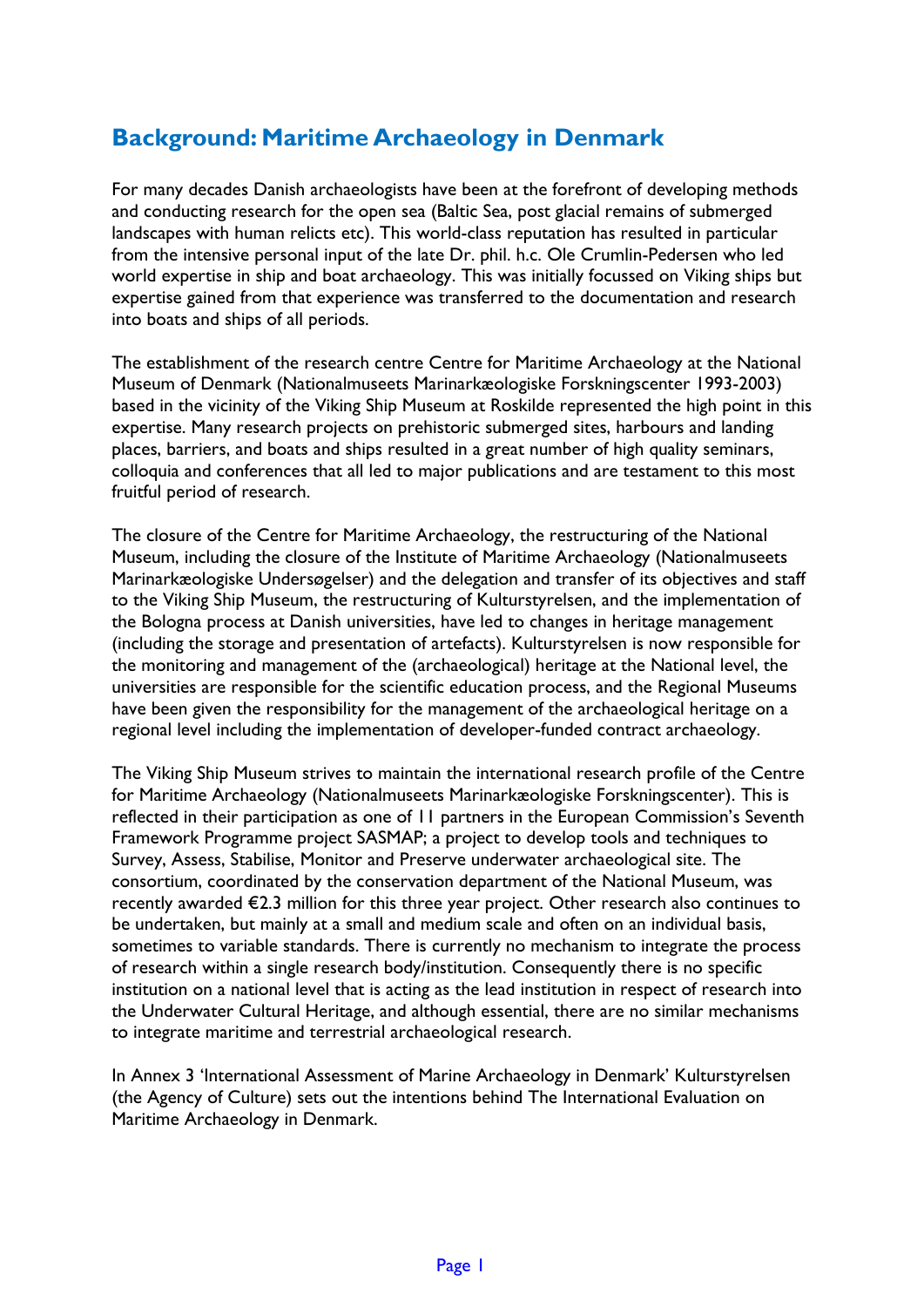# **1 Administration**

Objective: Ensure that administration works reliably, adequately and efficiently.

## **1.1 Regional structure**

## **Issues**

1 The tables provided by Kulturstyrelsen for the years 2002 until 2011 show clearly that there are significant differences in the nature and scale of developer-funded projects. The Viking Ship Museum and the Øhavsmuseet are by far the most active stakeholders in this field. The other three museums have carried out some developer-funded contract work but not at the same scale (The Strandingsmuseum St. George beginning in January 2004, the Moesgård Museum in December 2004, and the North Jutland Coast Museum, Bangsbo in February 2005).



*Relation of summarised budgets spent for underwater developer-funded contract work by the Danish museums between 2002 and 2011 (following tables provided by Kulturstyrelsen).*

2 The other three museums are not inactive and do undertake underwater investigations, but usually not as developer-funded projects (Moesgård Museum: stone-age sites survey; North Jutland Coast Museum, Bangsbo: early-modern wrecks; Strandingsmuseum St George: historical wrecks and Stone Age finds).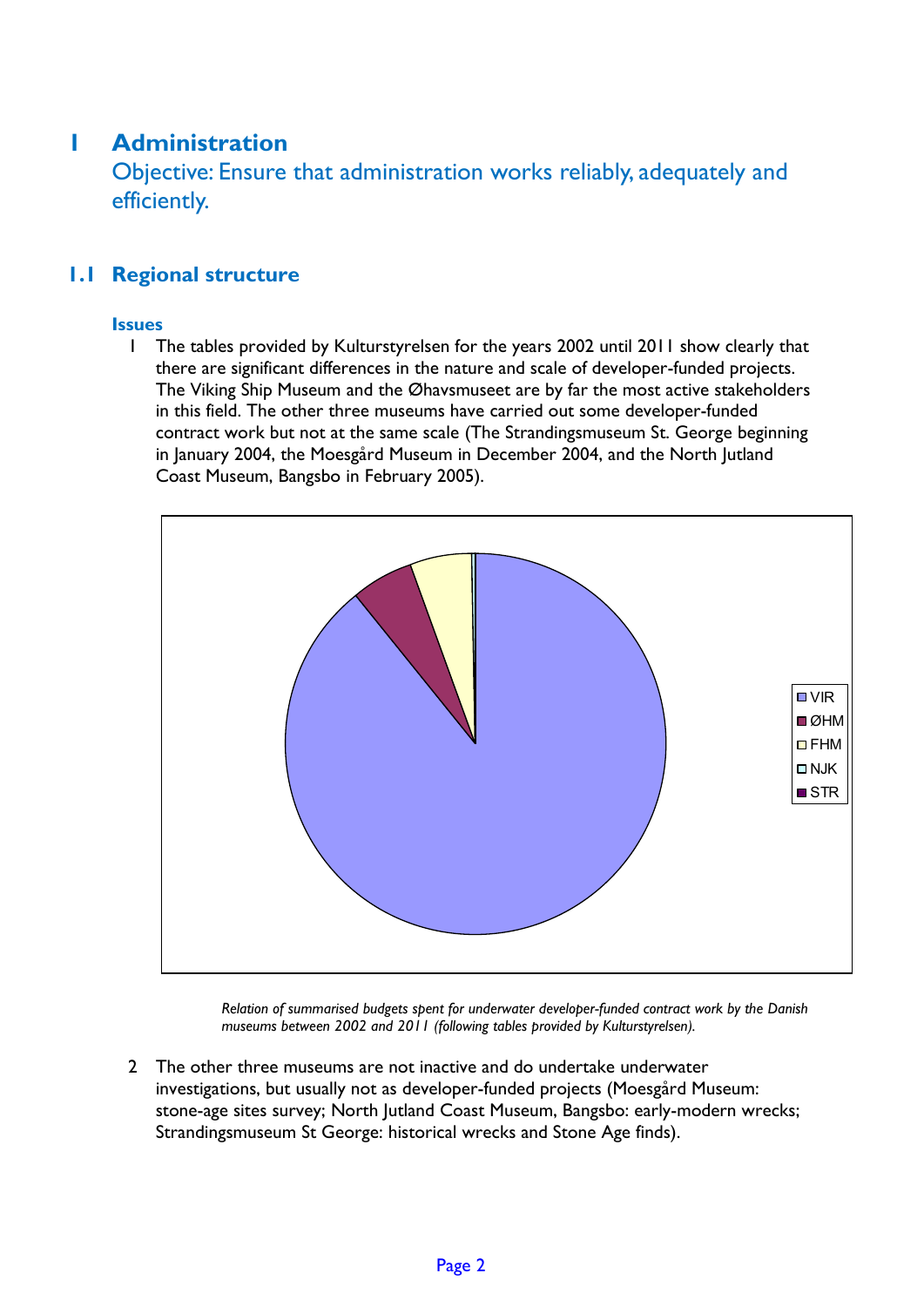- 3 The quality of contract work can be improved if individual museums make better communal use of existing capacity and expertise, which is spread unevenly across the five institutions.
- 4 There may be some advantages to replacing the current delegated regional responsibility for the management of the Underwater Cultural Heritage with one central institution with a national responsibility.

## **Conclusions**

- **1 In present circumstances, the relatively light load of casework in Denmark (resulting in less than c 10 projects per year) is not large enough to put undue pressure on the existing system, although there is not necessarily sufficient critical mass to secure professional management of the process at five separate institutions.**
- **2 The regional structure promotes contacts with local divers and fishermen, leading to a better understanding of the special conditions and values of the regional underwater resources. In addition there are good contacts between the Moesgård Museum and the neighbouring archaeological institute, and between the Strandingsmuseum St George and the Maritime Archaeology Program in Esbjerg. The Øhavsmuseum have formalised cooperation with the Syddansk Universitet and The Viking Ship Museum cooperate with the universities of Copenhagen and Århus and international institutions.**
- **3 The present devolved structure of maritime archaeology in Denmark has significant advantages in terms of local connectivity, but these may be offset by practical disadvantages related to a potential absence of critical mass and limited infrastructure in most of the regional centres.**

## **RECOMMENDATION 1**

**Kulturstyrelsen should review the balance between the operational advantages and disadvantages of the present devolved structure and consider how any changes could increase effectiveness and efficiency.**

## **1.2 Roles and Functions**

#### **Issues**

- 1 The organisational landscape of Danish Underwater Cultural Heritage is very diverse and is reflected in the many stakeholders (excluding the legislative/ministerial level): Kulturstyrelsen, the National Museum, the five museums with maritime responsibilities, Contractors, and the various Danish authorities involved.
- 2 This diversity reflects the participation of a wide range of different actors each with key individual strengths, but also indicates a significant degree of fragmentation. Kulturstyrelsen has the legal responsibility for the Underwater Cultural Heritage, but does not exercise broad strategic leadership for maritime archaeology. Indeed no one organisation or individual adequately fulfils the leadership role for Underwater Cultural Heritage. This is considered to be a serious weakness in the present structure.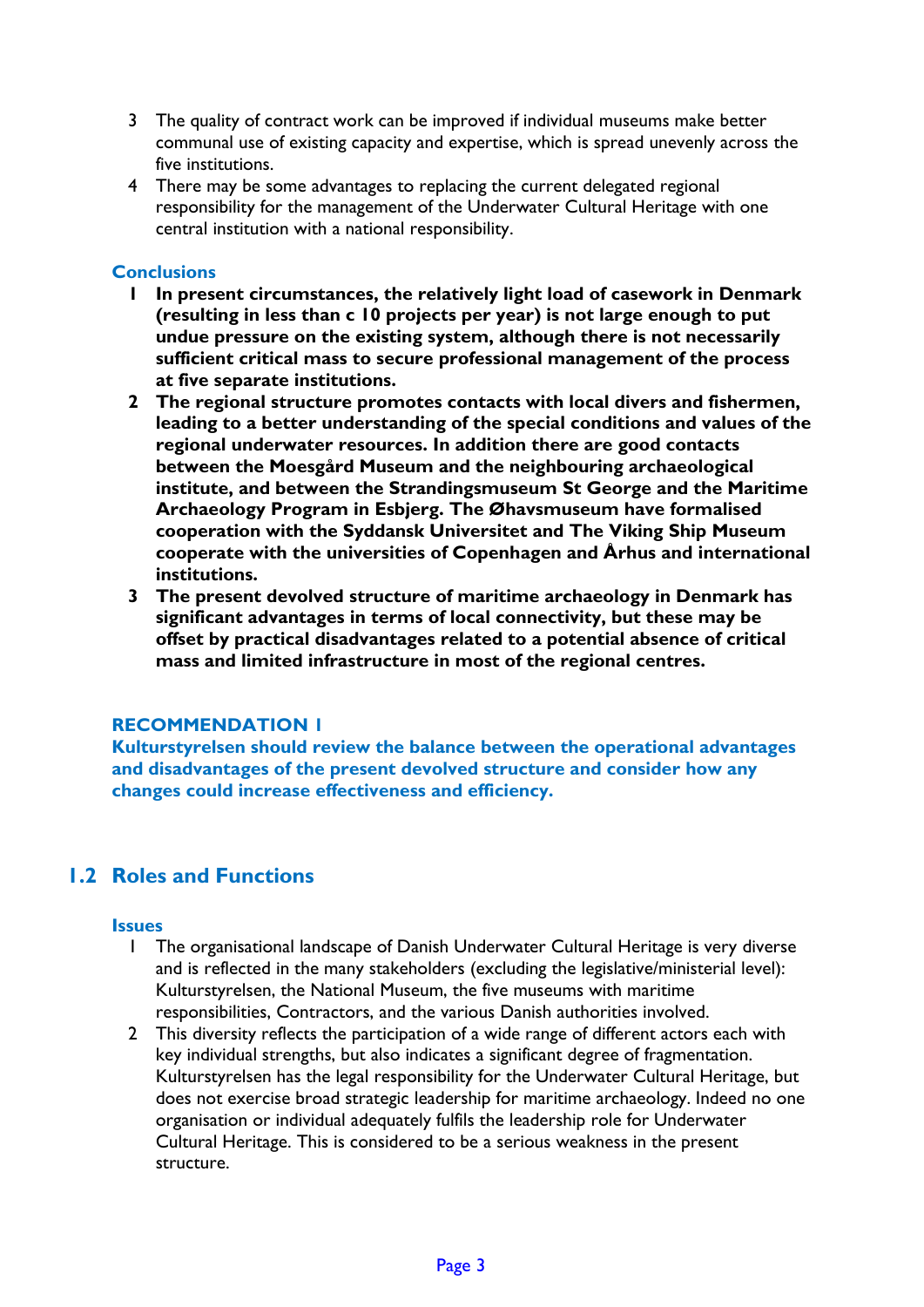- 3 There are clear differences between the functions and resources (funding) of the five Regional Museums, as well as the competences and relative levels of expertise of their staff.
- 4 There was a perception during the review that sometimes some museums appear to be in competition with one another; this is counter-productive.
- 5 Kulturstyrelsen is responsible for the implementation of the legal provisions relating to Underwater Cultural Heritage (within specific parameters), and this focuses mainly on administrative aspects.
- 6 The senior underwater archaeologist at Kulturstyrelsen appears to be engaged mainly in externally funded research projects apparently without any clear connection to the day to day administrative decisions and tasks. Staff engaged in the administration of the process mainly work reactively, and have little capacity or opportunity to drive this forward proactively (either through the development of standards and guidelines, or through structured monitoring to ensure adequate quality control).
- 7 The National Museum is a state agency with an apparent obligation to uphold a maritime archaeological contingency service where there is no other candidate. The delivery of this service has been sub-contracted to the Viking Ship Museum, but the National Museum does not appear to be strongly or directly engaged with Underwater Cultural Heritage (with the possible exception of its Conservation Department) and there is little clarity and agreement about the respective roles and responsibilities of the National Museum and the Viking Ship Museum.
- 8 There are important differences between the formal documents drawn up by Kulturstyrelsen for the four regional museums (the North Jutland Coast Museum, Bangsbo, the Strandingsmusuem St George, the Moesgård Museum, and the Øhavsmuseet) and the contract between the National Museum and the Viking Ship Museum (cf Appendix 1: Contracts Regulating Territorial Responsibility for Maritime Archaeology).
- 9 Under the terms of its contract with the National Museum, the Viking Ship Museum receives payment in return for the delivery of specific services (only the execution of the tasks is transferred to the Viking Ship Museum, not the actual responsibilities), and for the maintenance of expertise in specific subjects together with defined staff capacity.
- 10 The Viking Ship Museum appears to have two main roles: 1) national (in relation to library and archives) and 2) regional (for developer-funded contract archaeology in the area not covered by the other four museums); the Viking Ship Museum is paid by the National Museum to maintain capacity to undertake this contract work whereas contract work is entirely self funded in the other four regional museums.

## **Conclusions**

- **1 With regard to the general practice and administration of Underwater Cultural Heritage in Denmark, there appears to be an equilibrium that seems to work fairly well at present, but there is no collective sector-wide momentum or drive to maintain or develop further the hitherto extremely high international reputation and standing of Danish Underwater archaeology.**
- **2 The differences between the five museums result from three separate parameters: economy/finance, competence, and formal regulations (contracts).**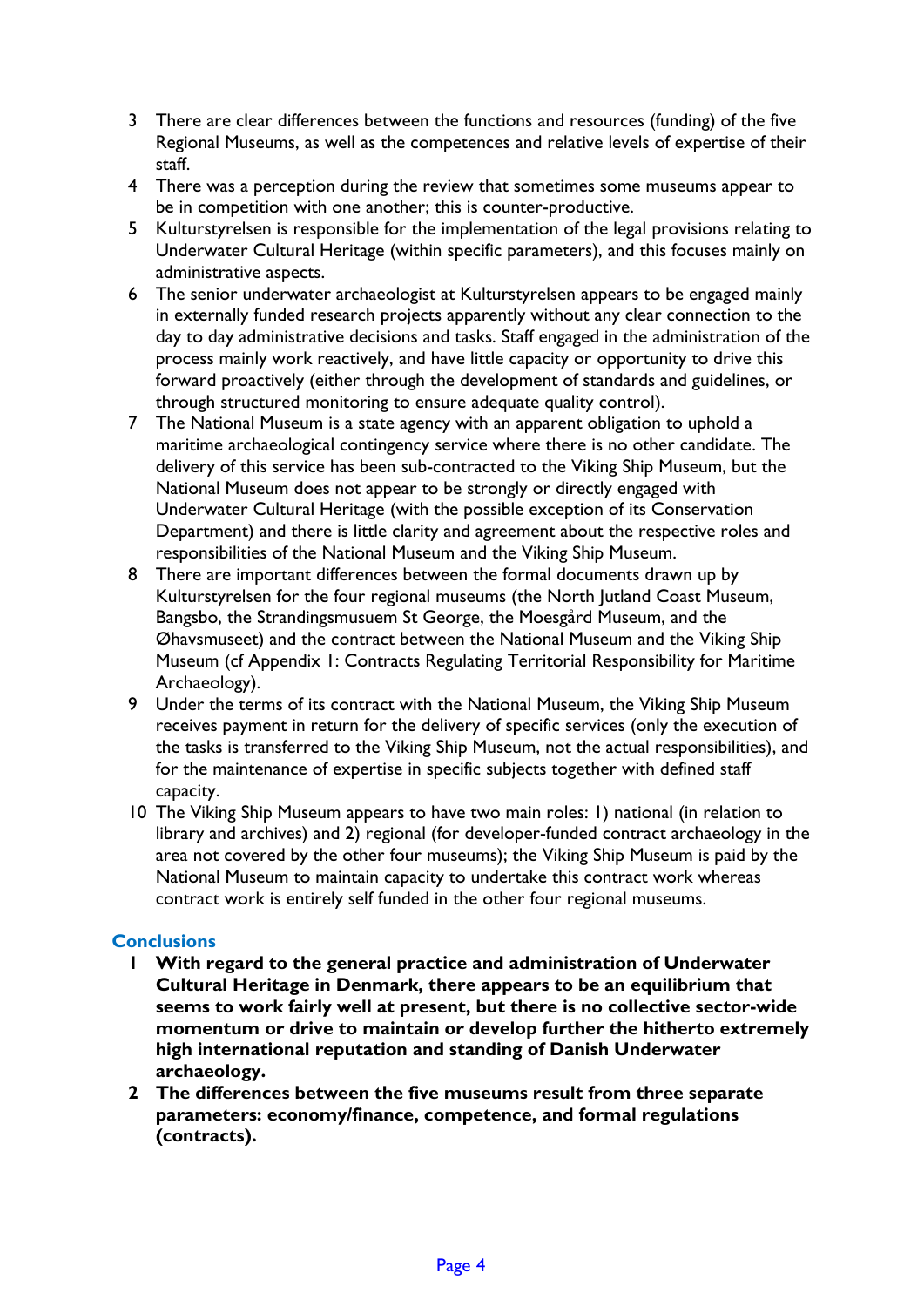- **3 More consistency about the roles and funding of the five museums would reduce potential problems, and make a better (shared) use of resources in a national context.**
- **4 The differences in capacity and resources between the five museums also reflects (partially at least) significant differences in the nature and quantity of work between East (Baltic) and West (North Sea) Denmark.**
- **5 The provision of equal payment for equal work in the context of the five museums would address to some extent the present imbalance of resources between the museums.**
- **6 Denmark lacks an obvious official central institution that can act not only as a driving force to promote Danish underwater archaeology in an international context, but also is able to develop new research methods and techniques used in a national context.**
- **7 Clarity is needed about the role and function of the National Museum with regard to Underwater Cultural Heritage.**
- **8 Clarity is needed about the nature of the funding provided by the National Museum for the Viking Ship Museum and specifically what functions this should support in the future and what additional funding this might require.**
- **9 Future functions supported by additional funding could for example include the development of expertise and capacity in relevant technical fields (eg in holding and maintaining the specialised remote sensing/sonar technology and the necessary specialised staff to operate the equipment and analyse and interpret the results to the necessary high standards). This central expertise could then be deployed at the service of the other museums as required (charged against the individual project budgets). This would give all five museums effective access to the necessary technical expertise and provide a level playing field for commercially funded projects.**

**Kulturstyrelsen should take on the role of the leading central/national institution for Underwater Cultural Heritage in Denmark and act to bring all the Stakeholders together in a positive and cooperative environment.**

This could be achieved by engaging the other stakeholders in this process through the establishment of appropriate mechanisms eg a formal national Advisory Board or Expert Group/Panel for Underwater Cultural Heritage (which should include technical and scientific representation and possibly international experts as well).

#### **RECOMMENDATION 3**

## **Kulturstyrelsen should review all the museum contracts and define the responsibilities, competences, and required service levels, so that they are consistent and transparent.**

(cf Annex 1: Contracts Regulating Territorial Responsibility for Maritime Archaeology). This will enable Kulturstyrelsen to ensure a more professional and coherent approach to the handling of day-to-day casework, and of future evaluations and analyses, and demonstrate that the five museums should have equal responsibilities (regardless of differences in capacity and resources).

## **RECOMMENDATION 4**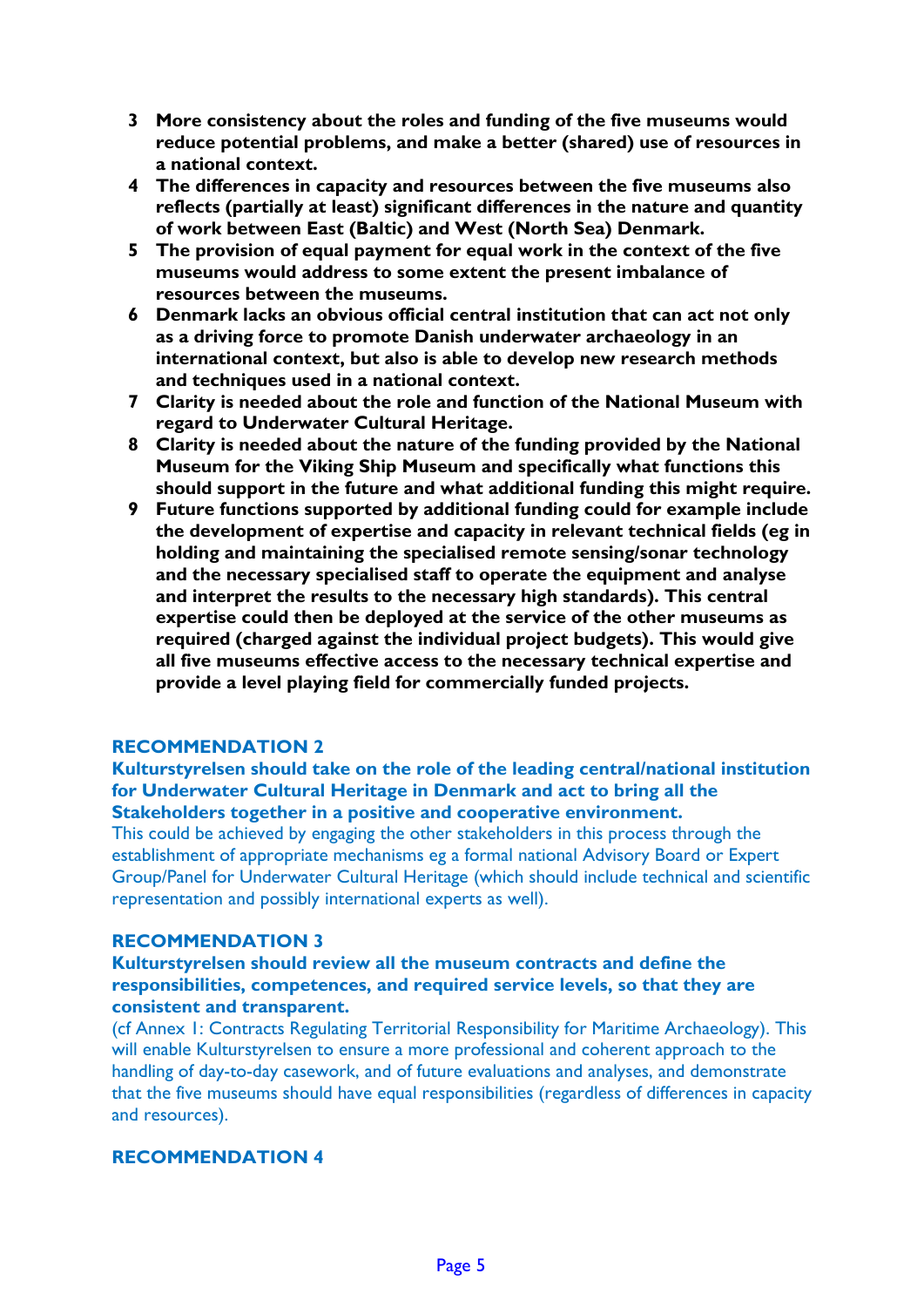## **Kulturstyrelsen should work with the National Museum to review and redefine the role of the Viking Ship Museum.**

This review should include consideration of the need for additional funding so that the Viking Ship Museum can act as a national centre of expertise for specialised remote sensing/sonar technology; this will achieve better, and in the long-term more qualified results in the analysis and interpretation of geo-physical data on sites, monuments, and submerged (pre-)historic landscapes. In this way, the expertise and capacity of the Viking Ship Museum can be used more efficiently in support of the effective delivery of maritime developer-funded projects in an equal partnership with the other four regional museums.

## **RECOMMENDATION 5**

## **The Viking Ship Museum should develop more formal and robust mechanisms whereby its in-house expertise can be deployed to support the four regional museums and other stakeholders.**

This should include recharging services where appropriate, against individual developerfunded projects. A more structured approach to the provision of central services will contribute to better cross-fertilisation between developer-funded projects and research and dissemination.

## **1.3 Strategic leadership**

## **1. Standards and guidelines**

#### **Issues**

- 1 There needs to be clarification about what is expected from maritime archaeologists and museums working within developer-funded contract projects.
- 2 There appears to be a lack of a common standard in the handling of cases as each museum follows its own methodology and approaches. Diversity can encourage innovation, but as a result of this present scenario, contractors may be in a situation where a project in one area would cost more than the same type of project than in another area for no apparent or visible reason. This can undermine the positive approach of developers to the process.
- 3 Kulturstyrelsen does carry out quality evaluation of developer-funded contract projects but this is a rather informal process and will require adjustment in the future to reflect any explicit standards and guidelines that may be adopted (below).
- 4 There needs to be a general standard/framework with consistent routines in place to handle casework and ensure best practice so that maritime archaeologists and museums deliver the necessary products to consistent standards according to properly developed project plans. This is also necessary to ensure that contractors feel that there is a 'level playing field' across Denmark, regardless of the geographical location of individual projects.

#### **Conclusions**

- **1 Setting standards and guidelines at a national level will assist in leveling out some of the apparent differences between the five regional museums (cf 1.2 above Roles and Functions).**
- **2 Kulturstyrelsen should exercise strategic leadership by taking a clearer responsibility for setting standards in maritime archaeology.**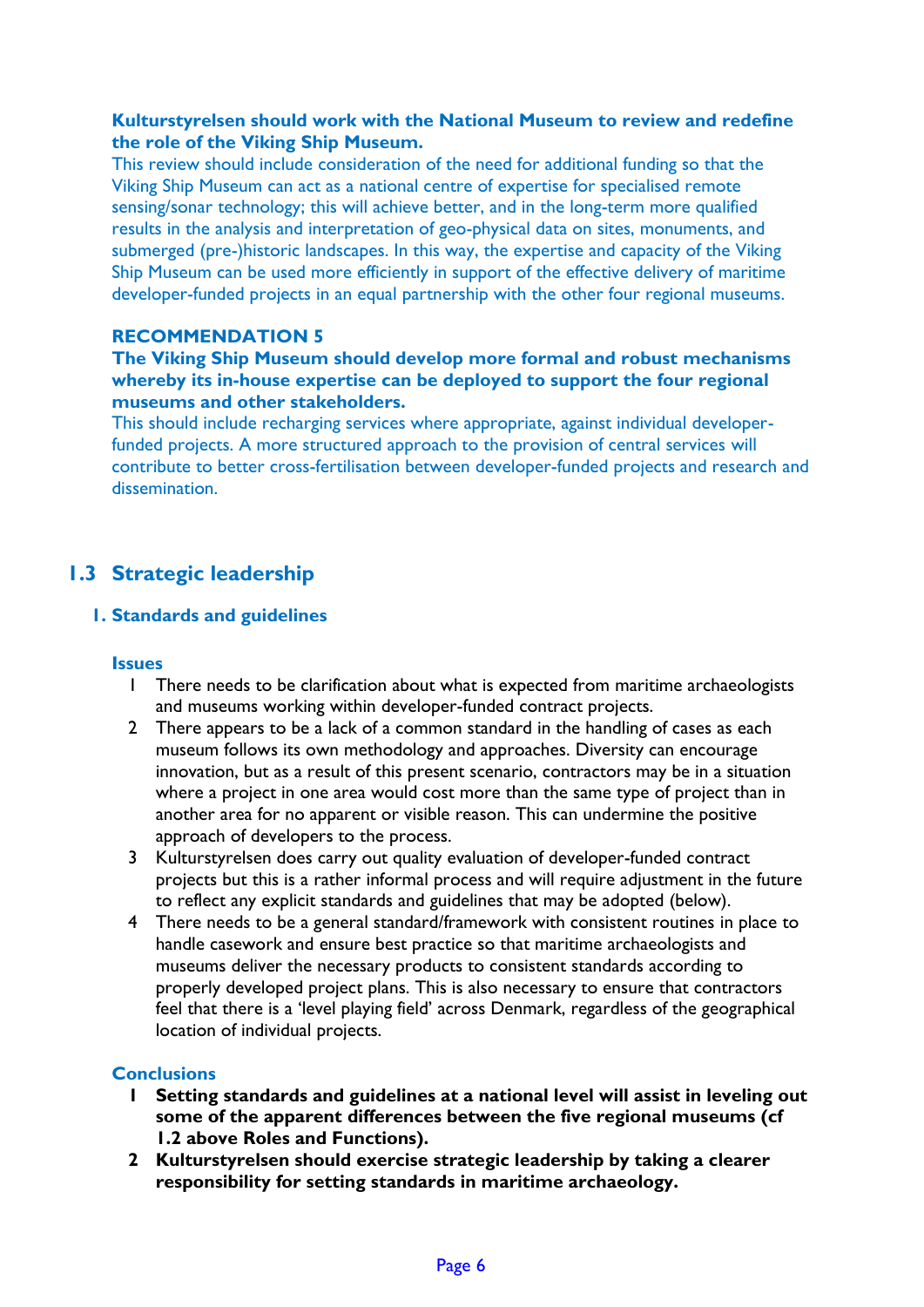- **3 This can be achieved by issuing guidelines for how to design project plans for developer-funded contract archaeology, which will make future projects easier to implement.**
- **4 Such guidelines could be based on the Annex to the UNESCO 2001 Convention, but should only be finalised after dialogue and consultation with all the stakeholders (including the five museums).**

**Kulturstyrelsen should develop standards and guidelines for Underwater Cultural Heritage, in consultation with relevant stakeholders.**

#### **RECOMMENDATION 7**

**Once standards and guidelines for best practice have been developed, Kulturstyrelsen and the relevant stakeholders should agree to appropriate quality control mechanisms to ensure that practice reflects the requirements of the Museum Act.**

## **2. Long-term strategy**

#### **Issues**

1 There is no evidence for the existence of a coherent long-term strategy for Underwater Cultural Heritage, either in the national bodies (Kulturstyrelsen or the National Museum) or in other organisations (Universities, Museums).

## **Conclusions**

- **1 In order to ensure that public money is well spent and that all stakeholders – contractors, governmental agencies, researchers, the public – get what they are entitled to, there must be administrative tools (yardsticks) that enable the Kulturstyrelsen to follow-up individual projects and to assess on a periodic basis whether the system is working properly across the sector (cf 1.3.1 above: Standards & Quality Control).**
- **2 This requires a long-term strategy with clear objectives in terms of specific deliverable** *outputs* **to set standards (eg in project reports) and to ensure measurable** *outcomes* **in terms of what is trying to be achieved.**
- **3 The** *outputs* **and the** *outcomes* **need to be reviewed on a regular basis so that progress can be assessed over time.**
- **4 Such a strategy is needed to maintain the hitherto very high international reputation of Maritime Archaeology and Underwater Cultural Heritage in Denmark.**

## **RECOMMENDATION 8**

## **Kulturstyrelsen should develop an explicit long-term strategic approach to maritime archaeology.**

This will be the visible expression of the strategic leadership role that is recommended for Kulturstyrelsen.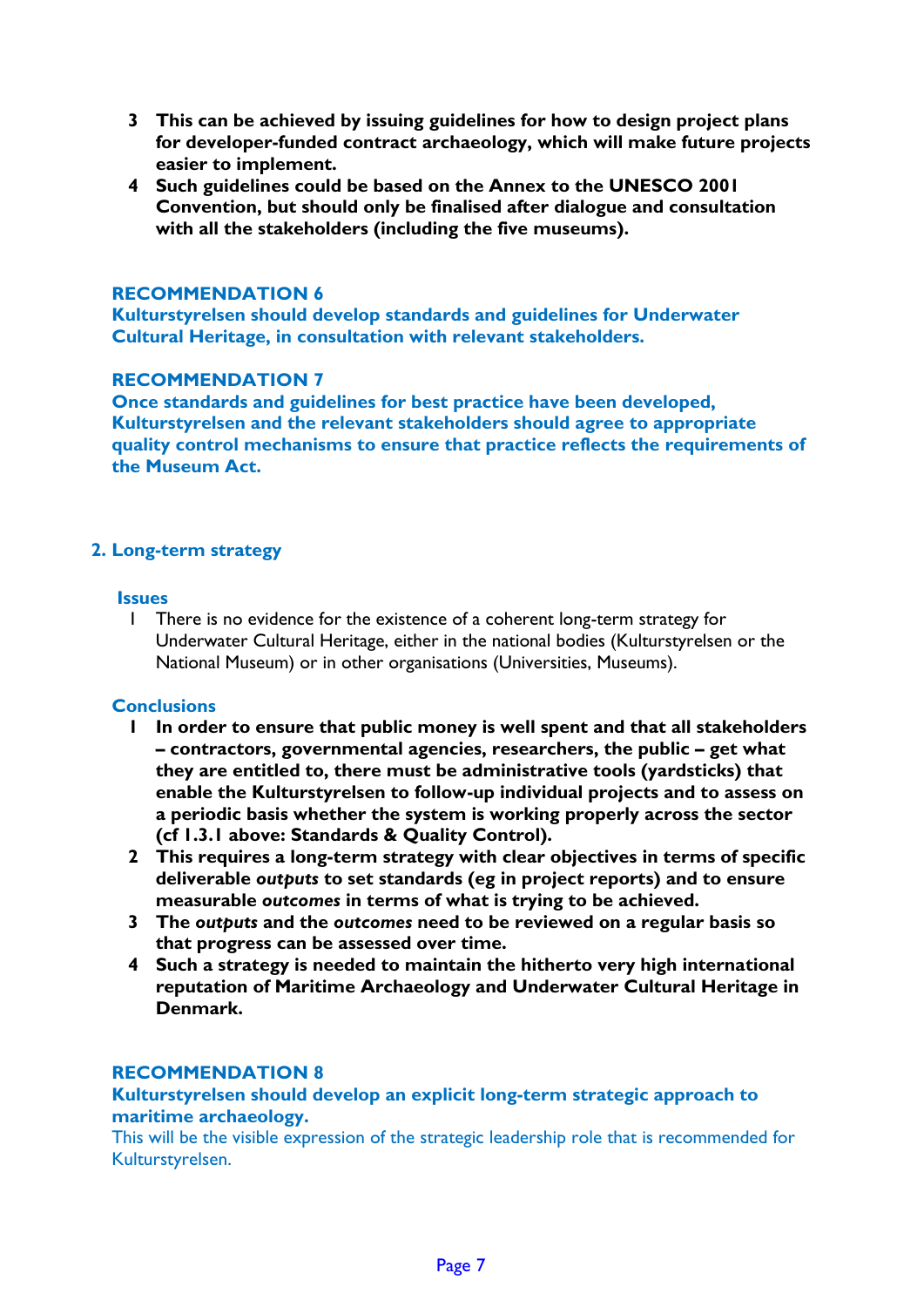**Kulturstyrelsen should periodically assess the actual relationship between maritime archaeological casework and its links to the knowledge-base / society at large.**

This needs to be an integral part of this strategic approach (potential measurable indicators are set out in Annex 2: Review Indicators).

## **1.4 Simple and effective administration of decision-making**

## **1. Process**

## **Issues**

- 1 At present, the existing mechanisms appear to work quite well and most institutions involved in the management of the underwater cultural heritage are satisfied with the *status quo* (although this appeared a little surprising to the Working Group).
- 2 This may simply reflect the relatively low volumes of work (individual projects) required at present, which means that the five museums can more or less easily absorb the necessary work without undue pressure on their resources.
- 3 The sequence of the process is clear, but from the outside this appears complicated, and could perhaps be simplified.
- 4 There are differences in approach deployed by the five museums.

## **Conclusions**

- **1 It should be possible to construct a more streamlined and effective process for the handling of individual cases by reducing the delays inherent in the current system (these were the source of consistent criticism during the review).**
- **2 In doing this it is important to distinguish between reactive and proactive approaches to the decisions that must be made; at a reactive level the system appears to be relatively stable, but in an active sense (using eg predictive modeling to look for new knowledge in areas of low information to inform future decisions) it is not clear whether the right decisions are actually being made.**
- **3 It is important to ensure that areas are actively analysed for archaeological potential independently of the planning process – this could be done through predictive modeling, or through a long-term strategic approach supported by Kulturstyrelsen to encourage the museums and the universities to develop appropriate projects (cf 2.2 below Strategic Research).**
- **4 The existing systems appear to adapt well to increasing pressure, but because of the limited amount of research that takes place in developer funded projects (cf 2.1 below: Current Research) there is limited opportunity to explore 'blank' areas (searching for the unknown) and to assess cases where archaeological potential is not known (but has to be supposed).**
- **5 Because of the nature of the work flows between, on the one hand the museums and developers, and on the other hand between the museums**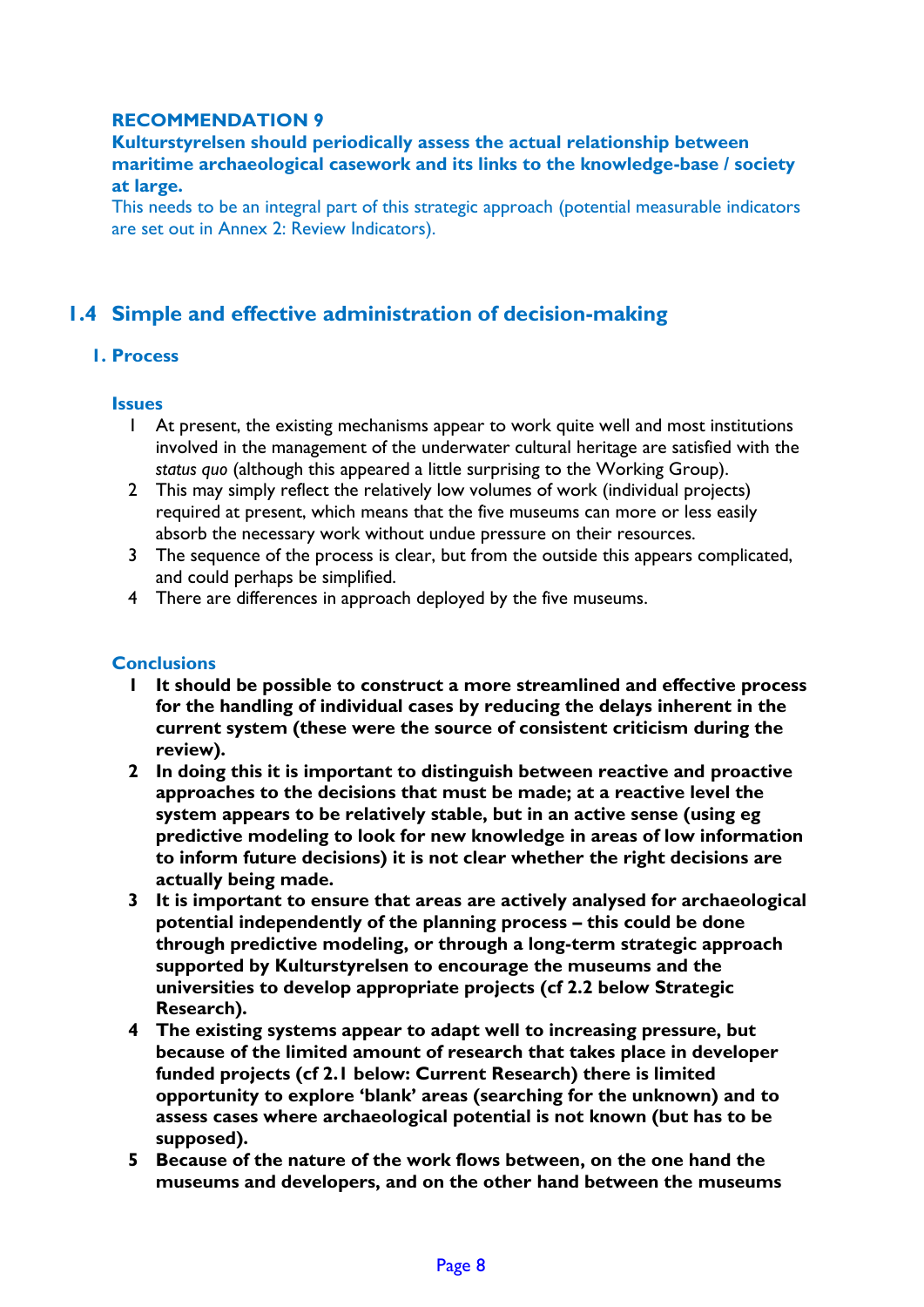**and Kulturstyrelsen, it is difficult to maintain a broad overview of what is happening.**

**6 It would be useful to assess and compare the different methodologies deployed in project plans and to share and build on the different experiences and expertise held in the regional museums.**

## **RECOMMENDATION 10**

**Kulturstyrelsen should work with all the stakeholders to define the key competences necessary in the five museums to deliver developer-funded projects and consider what mechanisms might be deployed to share and build staff expertise in the regional museums.**

This could be through eg joint working, secondments, training etc.

## **RECOMMENDATION 11**

#### **Kulturstyrelsen should develop a template for all applications.**

In addition to simplifying the administrative process, this will encourage more consistency and coherence across the range of developer-funded contract projects.

## **2. Resources (Kulturstyrelsen)**

#### **Issues**

- 1 Kulturstyrelsen is understaffed even for its current functions related to underwater cultural heritage, and this has a negative effect on the smooth administration of the system.
- 2 In practice, just one person (1 Full Time Equivalent) is responsible for the evaluation of both the methodological and the scientific aspects of the work and also for monitoring all the cases sent to Kulturstyrelsen.
- 3 This loading already results in some delays to the administrative process, and to some projects, and does not allow any capacity for the production of standards and guidelines (included in existing staff work programs but never achieved).
- 4 There is very limited capacity (if any) at present to participate in strategic development planning, or to enhance the function and capabilities of the maritime archaeological sector in Denmark.
- 5 The current inability of Kulturstyrelsen to exercise a strategic leadership role is a brake on the continuing and coherent development of maritime archaeology in Denmark, and ultimately could be a backward step in terms of Denmark's international standing in marine archaeology.

#### **Conclusions**

**1 If the current unsatisfactory situation is to be redressed, Kulturstyrelsen must apply more internal staff resources to the function of maritime archaeology, which appear to be seriously out of step with the resources devoted in the agency to terrestrial archaeology.**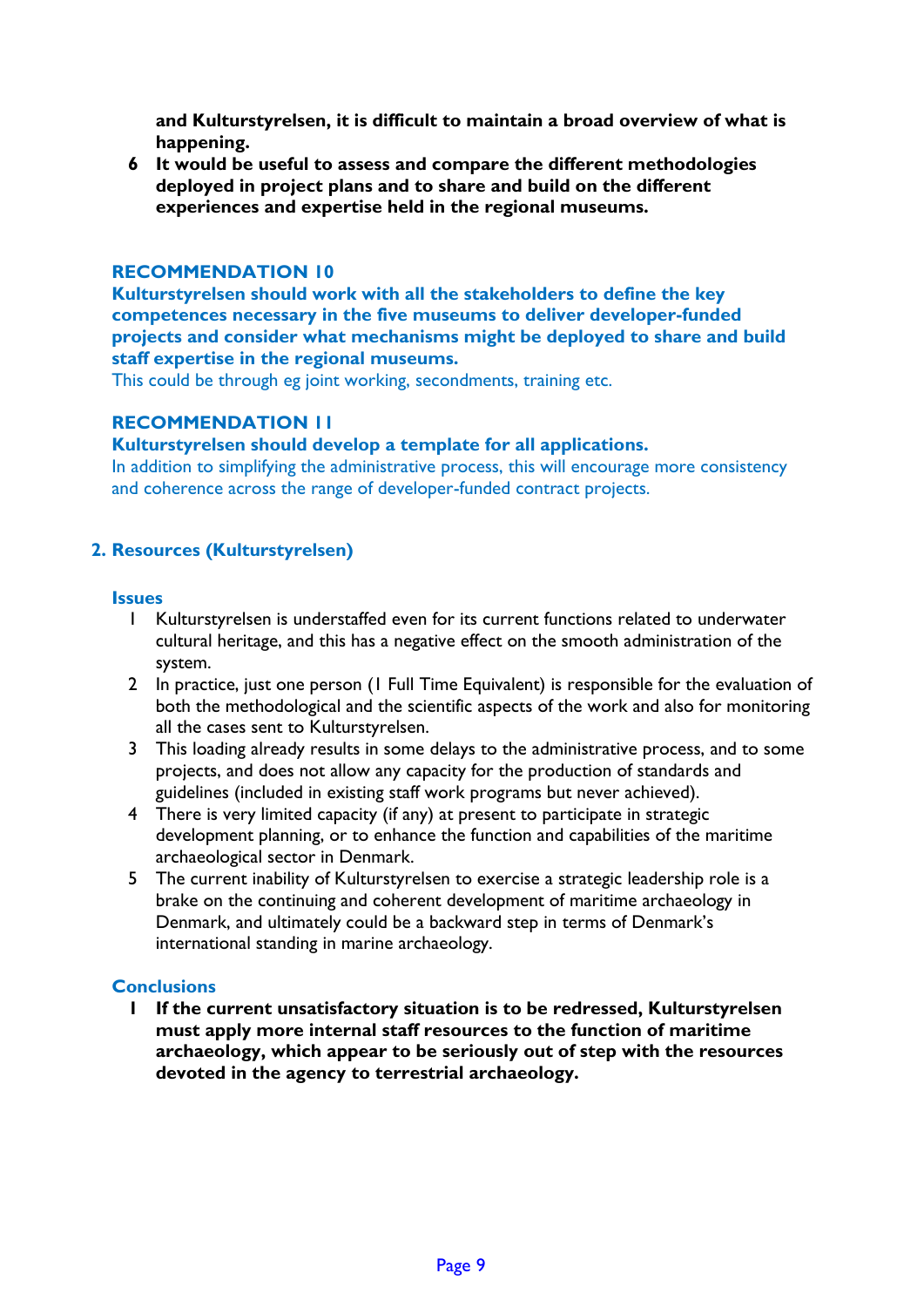## **Kulturstyrelsen should reassess the relative priorities assigned to terrestrial and marine archaeology.**

Consideration should be given to transferring at least 2 FTEs (Full Time Equivalents) from terrestrial to maritime functions in order to exercise the strong strategic role that is so clearly required.

## **3. Resources (Regional museums)**

#### **Issues**

- 1 Responsibility for the administrative handling of maritime casework was transferred to the four regional museums at their own request, with no additional transfer of resources (the museums appear to have readily accepted this).
- 2 In principle, the transfer of responsibility to the museums would have resulted in the saving of resources within Kulturstyrelsen, which could then also have been transferred to the museums to offset the costs of the additional work taken on by them.
- 3 In practice, no savings were realised within Kulturstyrelsen because the volume of administrative work in the centre actually increased as a result of the increase in the volume of casework that had to be handled by Kulturstyrelsen staff under the new procedures.
- 4 All the museums possess the basic equipment necessary for maritime survey. Equipment includes highly specialised technology (eg side-scan and multi-beam sonar systems) the use of which is relatively straightforward for metal wrecks, but much less so for other elements of the Underwater Cultural Heritage (submerged prehistoric landscapes, Iron Age barriers, wooden ships etc) and in such cases should only be processed by experienced specialists; only the Viking Ship Museum has the necessary specialist staff expertise for robust interpretation and analysis of such data (cf 1.2 above: Roles and Functions).
- 5 There are clear differences in the nature and scale of developer-funded projects undertaken by the five museums. This seems to reflect not just the specific focus of the different museums, but also their geographical locations (with major construction projects in the southern and eastern part of the Danish Baltic Sea as well as in the area around Bornholm impacting on an area of concentrated wrecks and submerged stone-age sites.
- 6 The financing of most developer-funded projects budgets is based on maximum contingency costs, and according to the tables provided by Kulturstyrelsen, the budgets approved by Kulturstyrelsen do not actually get used up in practice. Usually between a quarter and one half of the allocated budget for each project remains unspent; this surplus could be utilised for research and scientific publication. This will not lead to a rise in overall budget allocations, only to a more thorough use of existing budgets (cf 2.1 below: Research Current Situation) as well as enhancing the implementation of the Valletta Convention (cf Recommendation 20 below).
- 7 The current lack of adequate resources for developer-funded contract projects restricts the ability of the museums to reap the research benefits of this work, and encourages an artificial and unhelpful distinction between commercial projects (no research) and scientific projects (research).
- 8 Although all finds from the seabed are legally owned by the State, there is lack of clarity about the implications of this in terms of long-term storage and display in the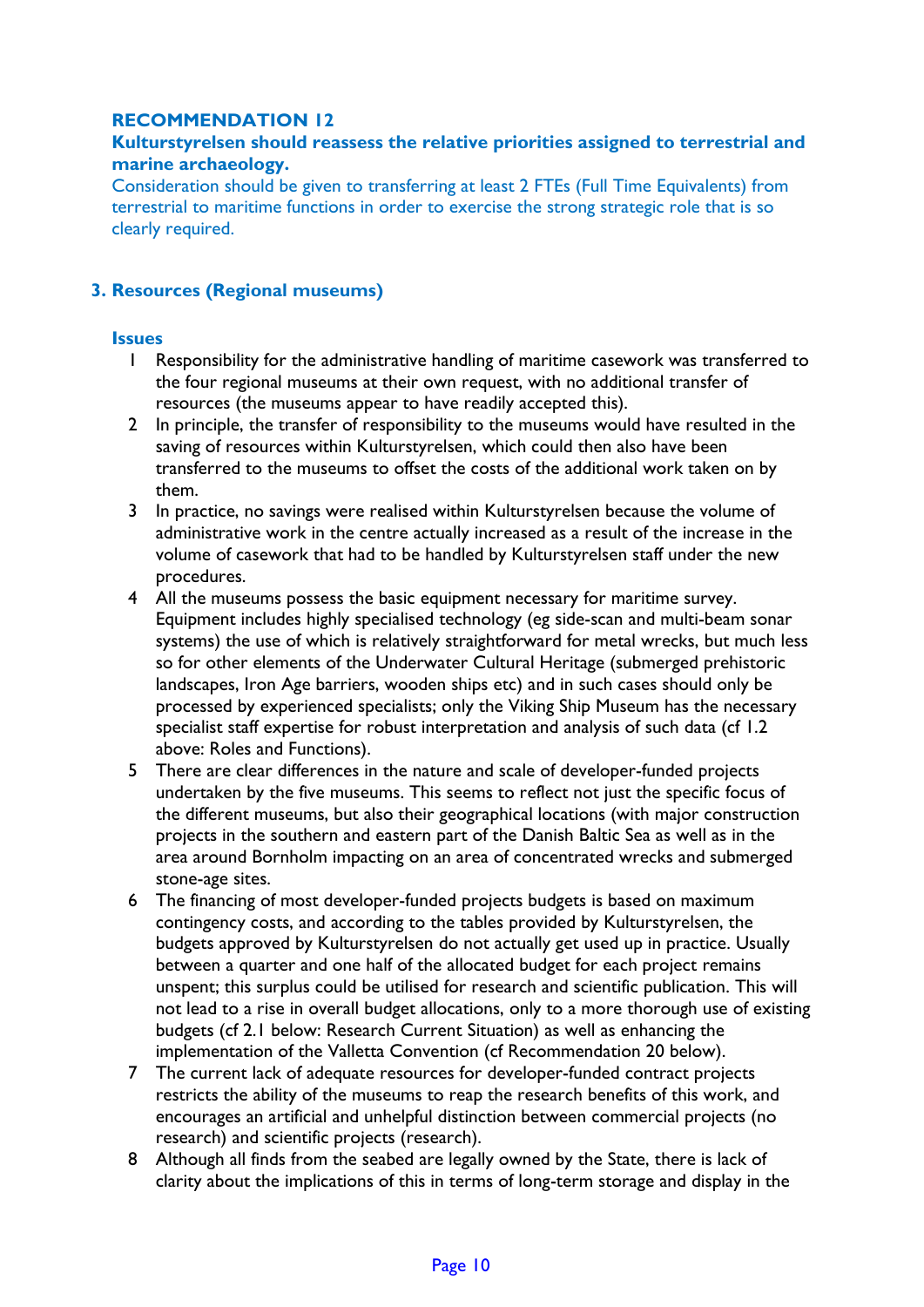museums and whether ownership (and therefore responsibility for the costs of conservation and storage) is transferred or not to the receiving museum. With current severe budgetary pressures, this could potentially lead to regional museums charging the State for the long term curation and storage of finds.

## **Conclusions**

- **1 The delegation of developer-funded contract work to the four regional museums should in principle have been accompanied by a transfer of an equivalent amount of money in order to ensure that existing museum resources and capacity for research are not eaten up by these additional administrative tasks.**
- **2 Alternatively, Kulturstyrelsen could dedicate sufficient staff time and expertise to take a leading role in contributing to the design of projects from the scientific viewpoint (cf 1.3 above: Strategic leadership).**
- **3 Additional capacity in Kulturstyrelsen is also required to organise the realisation of a strategic research framework and the development of common standards, guidelines etc).**
- **4 Consideration should be given to increasing the level of available resources for developer-funded contract projects by requiring contractors to pay more per project; it may be possible at the same time to reduce the total number of developer-funded contract projects by looking at the thresholds for such work (this would ensure that the overall financial burden on developers is not raised unrealistically). In this way, operations would have the necessary resources and flexibility to go far beyond basic observation and recording, and to integrate research aspects directly in the project.**

## **RECOMMENDATION 13**

## **Kulturstyrelsen and the five museums should assess the scale of current administrative costs inherent in the existing system.**

This will establish whether a lift in resources may be required for the administrative costs of projects or not.

#### **RECOMMENDATION 14**

### **A pool of highly specialised equipment should be maintained at one centre (Viking Ship Museum?) with the necessary additional funding to maintain the relevant specialist expertise to use this equipment.**

This will require the development of agreed mechanisms and protocols to ensure that the other museums have the necessary access to this equipment pool. For developer-funded contract projects, there should be a daily fixed rate for the use of this equipment (and for the analysis and interpretation of the results), which is then charged to the individual projects.

## **RECOMMENDATION 15**

#### **Kulturstyrelsen (with the relevant authorities and the National Museum) should initiate a review to clarify the exact conditions under which cultural property is transferred to the five museums.**

As part of this review consideration should be given to the necessary safeguards and conditions to ensure that finds are properly and appropriately stored and displayed, and cannot be disposed of.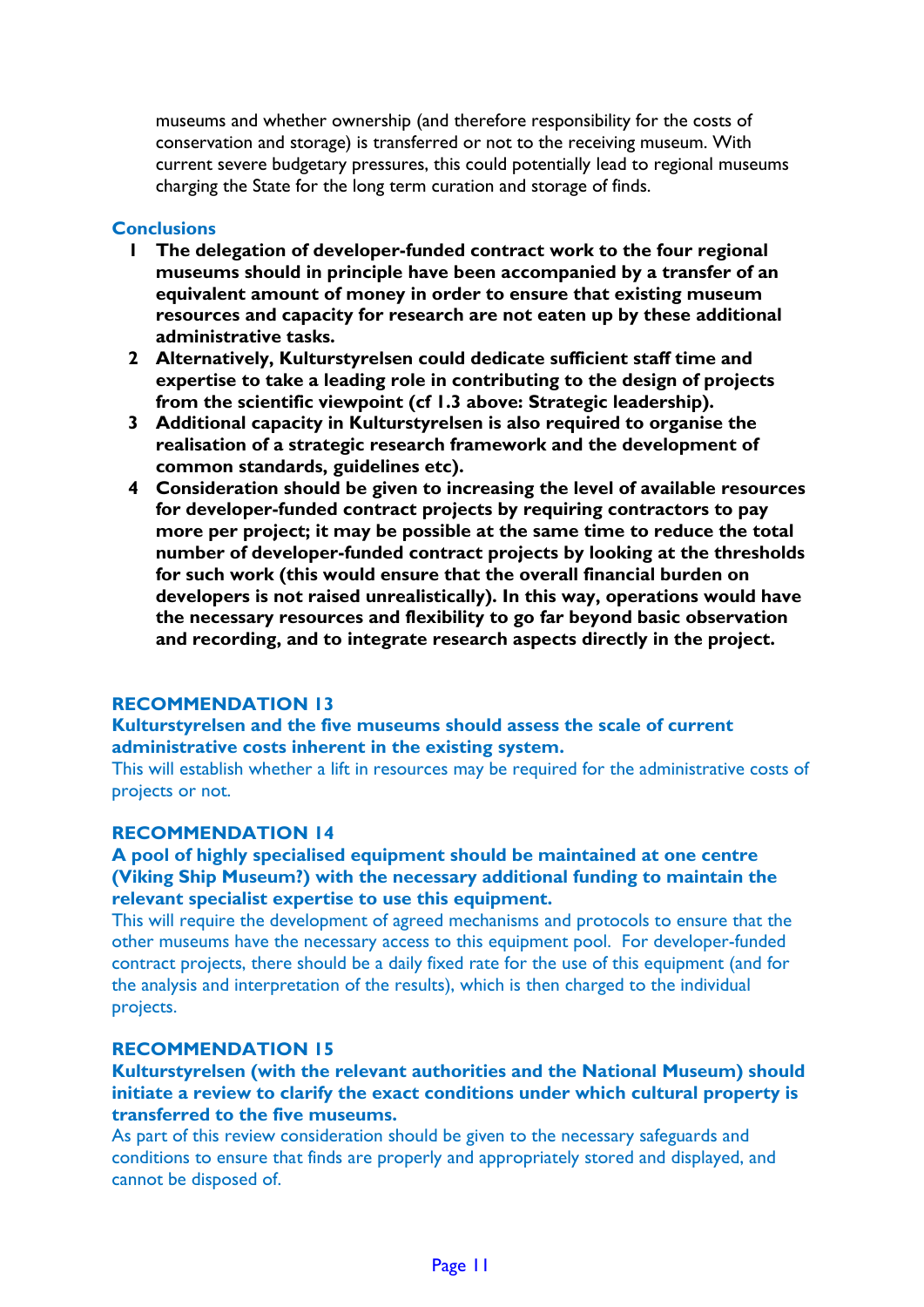# **2 Research**

Objective: Ensure that research results are produced commensurate with the research potential and the extent of client-funded preliminary archaeological investigations.

## **2.1 Current situation**

## **Issues**

- 1 The prevailing attitude towards developer-funded contract projects at present appears to be about removal of risk rather than about research and research priorities; equal weight is given to all Underwater Cultural Heritage under threat regardless of its significance (this may be derived from or necessitated by the approach embedded in the Museums Act and national heritage legislation).
- 2 Although Kulturstyrelsen and the regional museums all recognise the fundamental importance of research, current practices seem to militate against the effective integration of research values in developer-funded contract projects.
- 3 There is general acceptance of the principle that developers can only be charged for the costs of basic archaeological recording and *not* research. This impacts in particular on the post-excavation phase of such projects, which then exclude any 'research'. This situation appears to result from established practice rather than from an explicit provision of the Museum's Act.
- 4 Resolution of this issue will depend on the interpretation, in the Museums Act, of '*investigating'*/'*investigation*' which under the terms of the Valletta Convention are defined as including the need to carry out work '*in a scientific manner*'(article 3b) and to include '*a scientific summary record as well as … the full publications and recording of the findings*' (article 6b)
- 5 There is a substantial gap between the current products of developer-funded projects, and what is necessary to underpin on-going research. This may result from 1) differences between what is produced by the museums and what the universities and other research institutions actually need; or 2) that researchers traditionally seek their material in other directions (e.g. literature and/or their own data collections) and simply overlook reports from developer-funded contract archaeology.
- 6 At present, the results of developer-funded contract work are generally not well integrated with, and contribute little to, the results of scientific research. The absence of a strong link between contract-work and the knowledge base is a major concern: it undermines an important reason for upholding the law that requires developers to finance archaeological excavations and it is no longer socially acceptable to spend money on a process which serves public policy but does not contribute to public benefit by building knowledge and understanding and making that new knowledge available to society at large.
- 7 It needs to be easier to extract knowledge, rather than raw data from developer funded project reports.
- 8 The results of developer-funded contract projects generally remain unpublished (possibly due to a lack of resources – available time and money).
- 9 Based on reports and interviews, it seems as if a positive effect occurs only when a museum's general profile (research agenda) is very close to the theme of a certain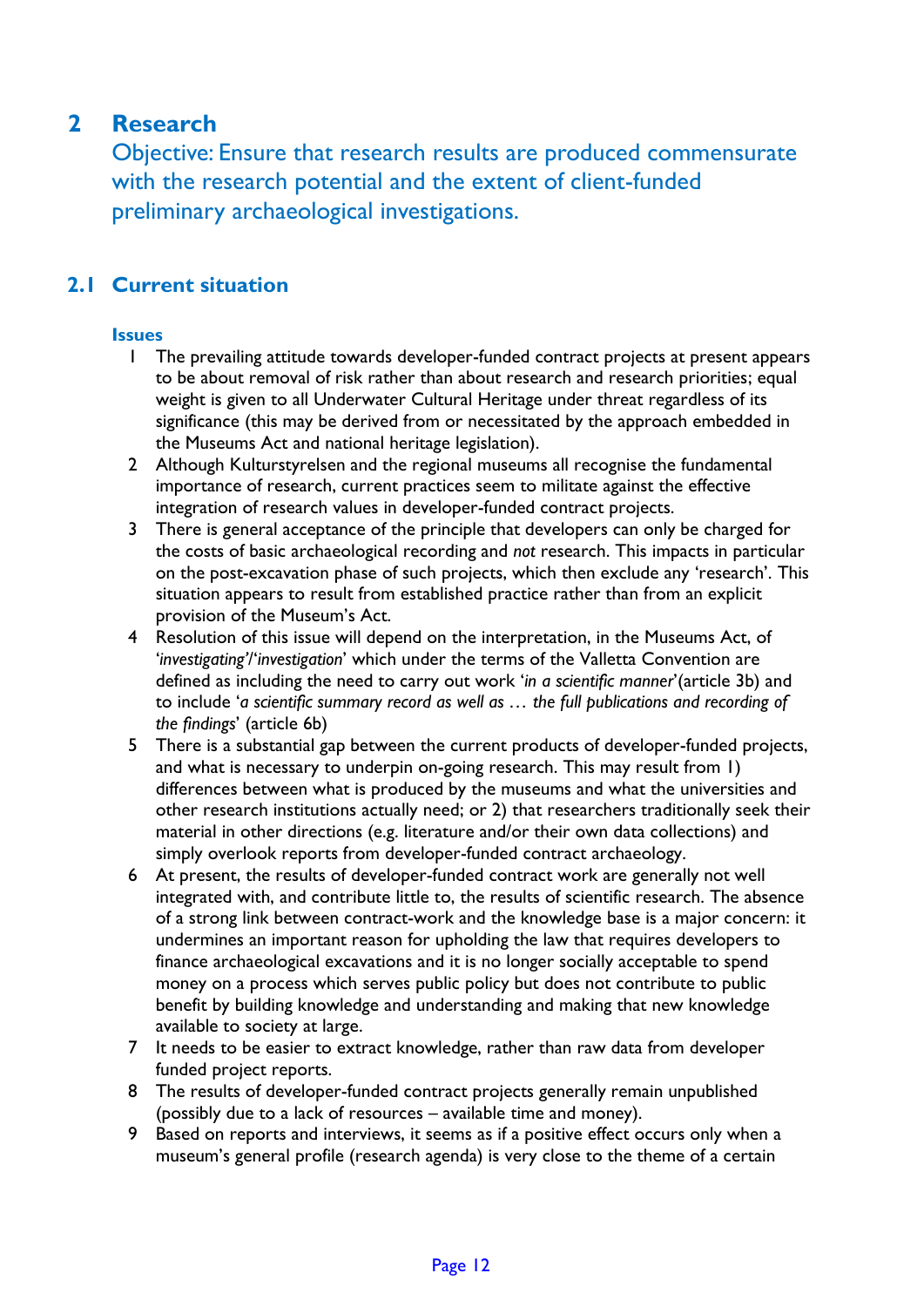project, and that the relevant researchers are allowed to influence the project's design.

- 10 With few exceptions, universities and other research institutions do not seem to benefit very much from the results of the archaeological investigations carried out by the museums during the last 5-10 years.
- 11 The universities and research institutions should be seriously concerned by this problem and are morally obliged to seek solutions together with the organisations undertaking developer-funded contract work (the problem is not unique to Denmark).

## **Conclusions**

- **1 To some extent the existing system already allows, and indeed is underpinned by the need to include research questions in developer-funded contract projects, but it needs further adjustment to make it function more effectively and as it was originally intended.**
- **2 The standards employed in the design of developer-funded contract projects need to be improved and there needs to be a significant uplift in the overall quality of project designs; the basic structure for describing – and hence understanding – what potential a specific site may have is not good enough (structure and skills in writing text is a key factor to success in enhancing the scientific level in any academic subject).**
- **3 There needs to be a more problem-orientated way of looking at the developer-funded projects by formulating culture-historically meaningful questions and attempting to relate observations to these questions as projects progress. What is meaningful will be decided by the existing understanding of the archaeological and historical context of each investigation; the existence of well-designed research-themes will assist this process.**
- **4 Research issues must be included from the beginning of an investigation, not glued on afterwards 'when you know what you found'. Relevant material must of course be recorded and perhaps also collected, but there must also be a focus on what kind of knowledge is being looked for. As part of this process, sufficient flexibility must be retained to redefine the strategy and the goals of a project and to change priorities in the field as the project progresses (such changes must be discussed and agreed with relevant actors including Kulturstyrelsen, and then documented properly).**
- **5 There needs to be a change of attitude about expectations regarding research outcomes; this will necessitate revising the definition of 'investigation' so that it includes a proper report that integrates recording outcomes with research outcomes (cf this can be included in 1.3.1 above: Standards and Guidelines).**
- **6 In current economic circumstances more thought should perhaps be given to the need to prioritise developer-funded work** *and* **to ensure that there is always proper scientific justification for such work (rather than simply being driven by the need for legislative compliance); this can be achieved by integrating research drivers into the project designs of developer-funded contract projects at the outset.**
- **7 There is no clarity about the legal position regarding undertaking research as part of developer-funded contracts; many (most?) archaeologists would take the position that all archaeological work is essentially about research, regardless of the origin of the financing of projects.**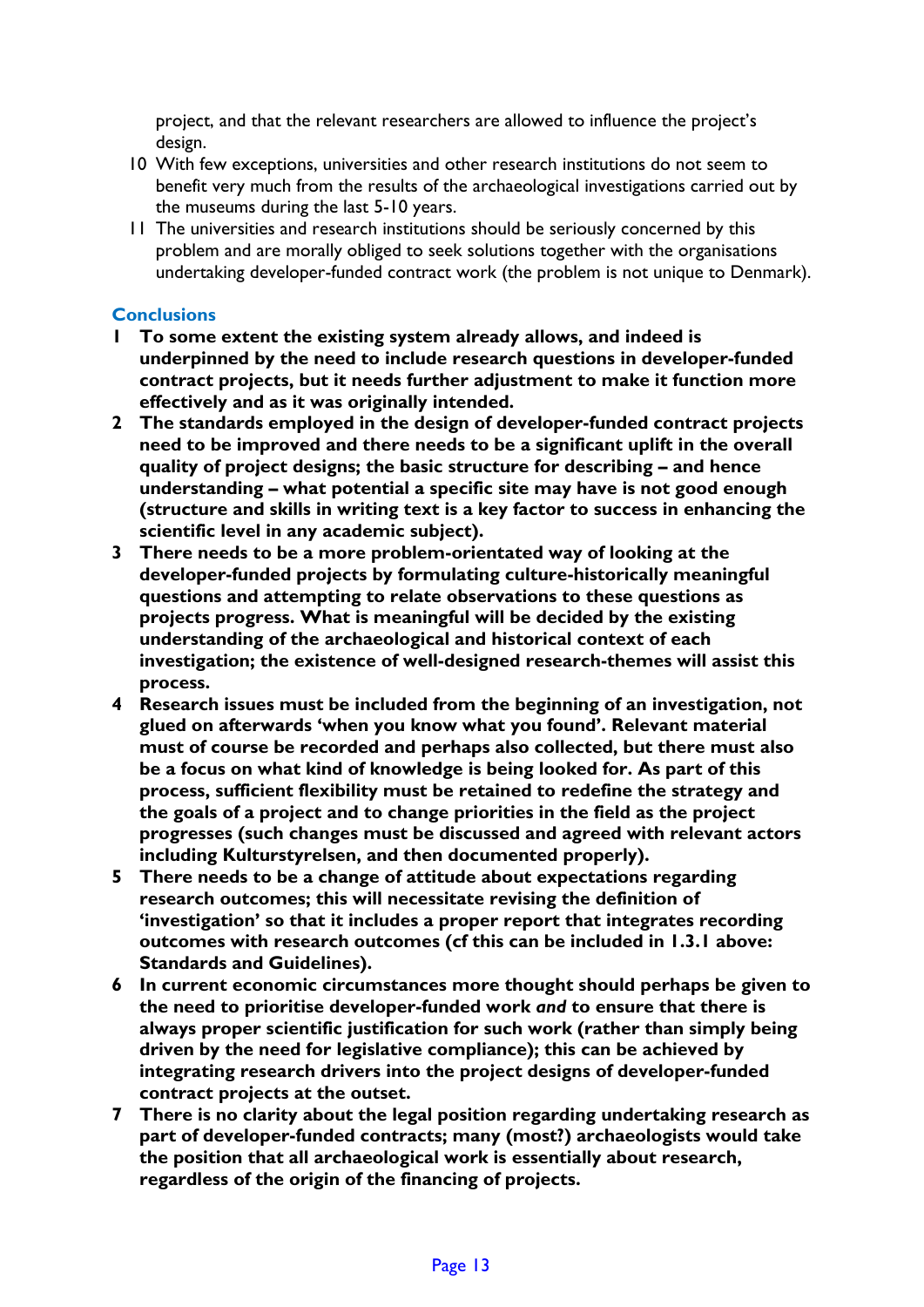- **8 It essential that the universities and other research institutions (who should be significant beneficiaries of the results of developer-funded contract archaeology) become more engaged in the research aspects of such work.**
- **9 There is too little (if any) input from relevant researchers when developerfunded projects are being designed; this could be achieved through a series of small scale round-table seminars/workshops to establish constructive dialogue between the universities, research institutes, the five regional museums, and individual researchers, to illustrate best practice and to demonstrate how research drivers can be used to add value to developerfunded projects.**
- **10 In addition to the straightforward presentation of data, reports of developerfunded projects** *must* **include proper analysis and interpretation.**
- **11 Information derived from developer-funded projects must be rapidly assimilated into the Danish Sites and Monuments Record (Fund og Fortidsminder) in order to inform** *both* **future management decisions and the direction of future research.**
- **12 There should be stronger links in the five museums between the developerfunded contract work that is undertaken, and outreach to the public (through museum displays etc on general maritime questions).**
- **13 As already happens in some cases, the results of developer-funded contract work should be published more widely (possibly online?).**
- **14 A percentage of the costs of developer-funded projects should be allocated to analysis and publication and to enable maritime archaeologists at the five museums to publish their important results at an international level (c 20% is an accepted minimum/norm in other countries).**
- **15 Clearly there is considerable room for improvements, and** *all* **the actors in the maritime archaeological community (individual museums, universities, and Kulturstyrelsen) have a responsibility for making this a reality.**

#### **Kulturstyrelsen must ensure transparency and synchronisation of geographical data in GIS and ARC MAP between the five museums and Fund og Fortidsminder.**

This will ensure that the data held by the museums can be accessed via Kulturstyrelsen.

#### **RECOMMENDATION 17**

**In developing standards and guidelines, Kulturstyrelsen should set out a clear definition of what is expected as an outcome of developer funded projects.** This should also explore how researchers (especially in the university sector and National Museum) could be drawn into developer-funded projects at the design stage.

#### **RECOMMENDATION 18**

**Kulturstyrelsen should consider initiating a national discussion about the philosophical approaches underlying the drivers for developer-funded projects (in both terrestrial and maritime contexts).** 

Such a discussion or debate could usefully contribute to changing prevailing attitudes about the role of research in developer-funded contract archaeology.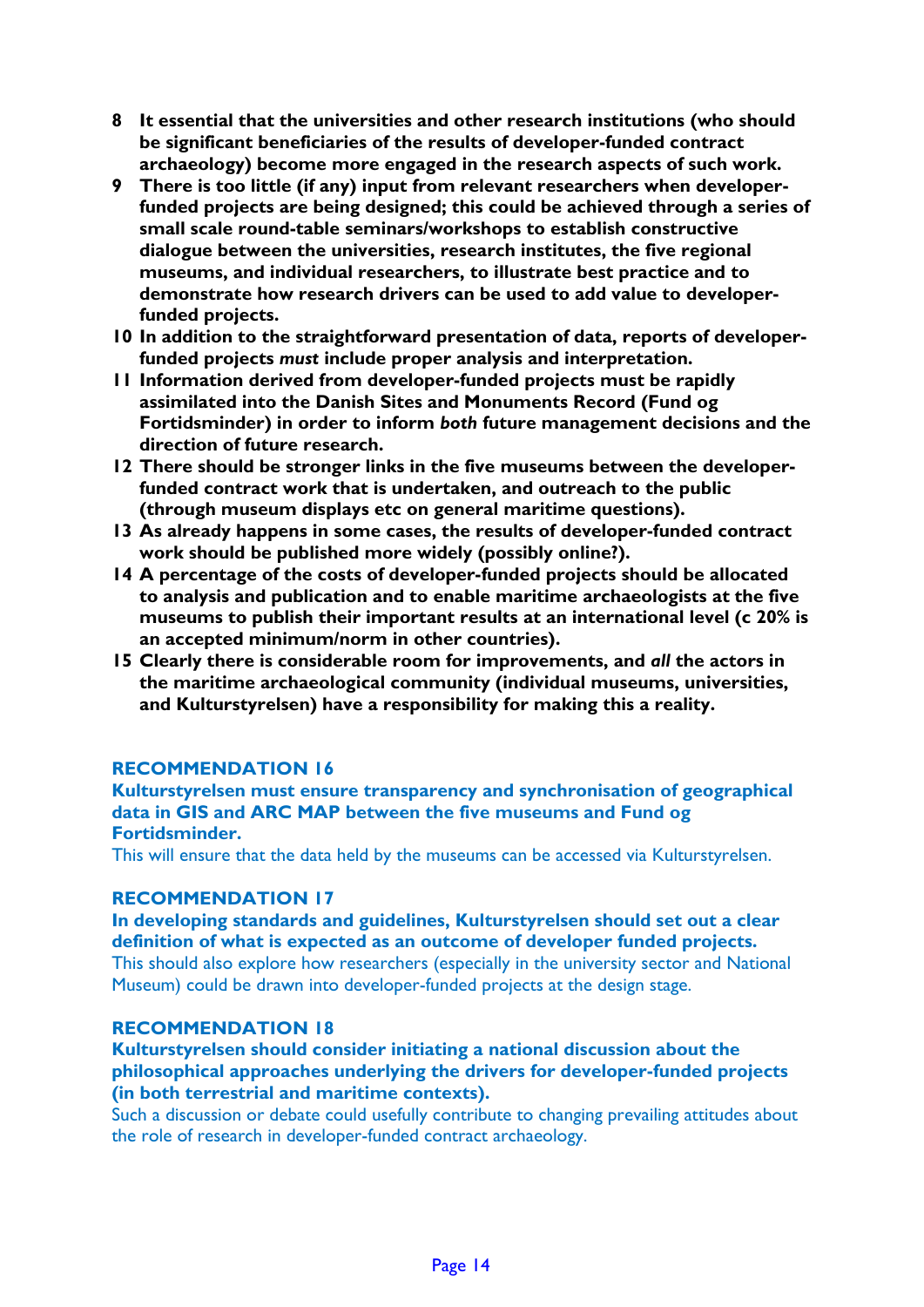## **Kulturstyrelsen should (with the appropriate authorities) initiate a review of the existing legislation to establish a definitive position about the ability (or not) to include research in developer-funded projects.**

This should include a consideration of how the law can be interpreted in a better way in order to fulfil responsibilities under the Valletta Convention (so that '*investigating*' is redefined to include a fuller post-excavation procedure and more interpretative reports that can be legitimately charged to the developer).

## **RECOMMENDATION 20**

## **Costs for proper scientific publication should be included in all contract costs (as required by the Valletta Convention).**

Kulturstyrelsen should consider the various options that might be available to achieve this (eg a change in the law, a change in practice, whether through direct project costs, or as a fixed percentage levy to a fund administered by an Advisory Board which could make grants to suitable bodies including universities). Additional resources for research and publication could come from the unspent (contingency) portion of allocated budgets as a fixed overhead.

### **RECOMMENDATION 21**

## **Kulturstyrelsen should consider establishing a series of seminars/workshops aimed at spreading best practice in developer-funded projects across the terrestrial and maritime spheres.**

Seminars (maximum of two per year) should focus on topics relevant but not limited to maritime archaeology and ideally should mix maritime and terrestrial, academic and museum, and archaeological and historical perspectives etc. A project leader would need to be appointed (preferably employed by Kulturstyrelsen) for at least two years to develop such a seminar series who would also work with the quality control of project designs and reports (especially the strategic development of the necessary tools); the project leader would need to have academic credibility (Ph D) and practical experience in the museum world. A development of this nature would also provide a strong milieu which could contribute to the integration of the terrestrial and maritime archaeological communities, and, through this process, even kick start the creation of an embryonic national research strategy.

## **2.2 Strategic research**

#### **Issues**

- 1 There is a clear requirement for a strategic research framework and a generally agreed research strategy for Underwater Cultural Heritage at a national level in order to inform (amongst other things) the appropriate responses to casework. This must not be proscriptive, and should not restrict or constrain research opportunities but rather should provide a useful framework which can help the on-going development of individual research objectives and priorities.
- 2 Such a framework must not be driven 'top down' but rather should be developed jointly by all the actors (so that there is joint ownership of the framework); it needs to grow out of the existing links between the five museums and their respective competences, the research areas, and the archaeological cases.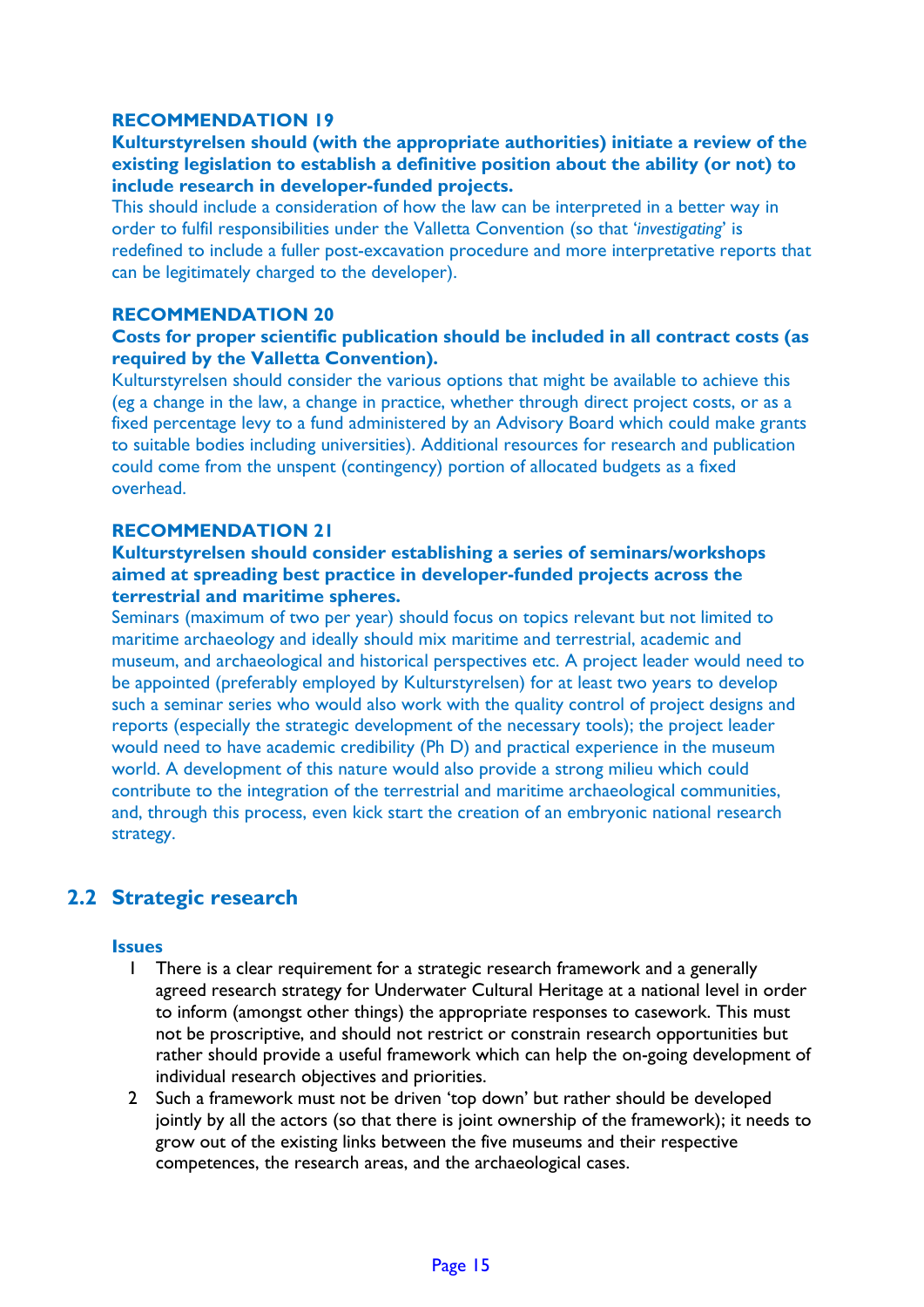- 3 The strategic research framework could comprise three or four key themes eg:
	- a) Stone Age (submerged sites).
	- b) Iron Age to Early Middle Age (focus on wrecks and other complex structures).
	- c) North Sea Archaeology (methodology?)
	- d) (Post-medieval periods?).

#### **Conclusions**

**1 The development of a research framework and a research agenda for maritime archaeology are essential tools that will help connect the spheres of developer-funded contract archaeology and research archaeology across the whole maritime sector.**

## **RECOMMENDATION 22**

**Kulturstyrelsen should take the initiative in bringing together the universities dealing with maritime archaeology, the five museums having responsibility for maritime archaeology, the National Museum (including the conservation department) and relevant terrestrial and coastal archaeologists to discuss and develop a strategic research framework and research strategy for underwater cultural heritage in Denmark.**

It may be useful to consider involving in this process some external assessors drawn from the international Underwater Cultural Heritage community to provide feedback in a European context.

## **RECOMMENDATION 23**

**An internal debate should be initiated within Danish archaeology to clarify which areas and topics have a research potential worth focusing on.**  In the first instance it may be helpful to focus only one or two topics, and if successful, increase the number by adding other topics at a later stage.

## **2.3 Research delivery**

#### **Issues**

1 There are no obvious coherent mechanisms for the integrated delivery of the sort of strategic-oriented research advocated here.

#### **Conclusions**

- **1 Once there is an agreed strategic research framework in place, then it will be important to ensure that the appropriate milieu and mechanisms exist for the delivery of associated research in a national and regional context.**
- **2 This could be achieved by entrusting a specific regional museum with the responsibility for being a national resource for a particular topic. This could be supported by funding provided by Kulturstyrelsen for particular projects (or the cost could perhaps be divided between Kulturstyrelsen, the museums, and the universities). Any such investments should be subject to appropriate guidelines and conditions and have clear objectives against which they can be carefully assessed and monitored.**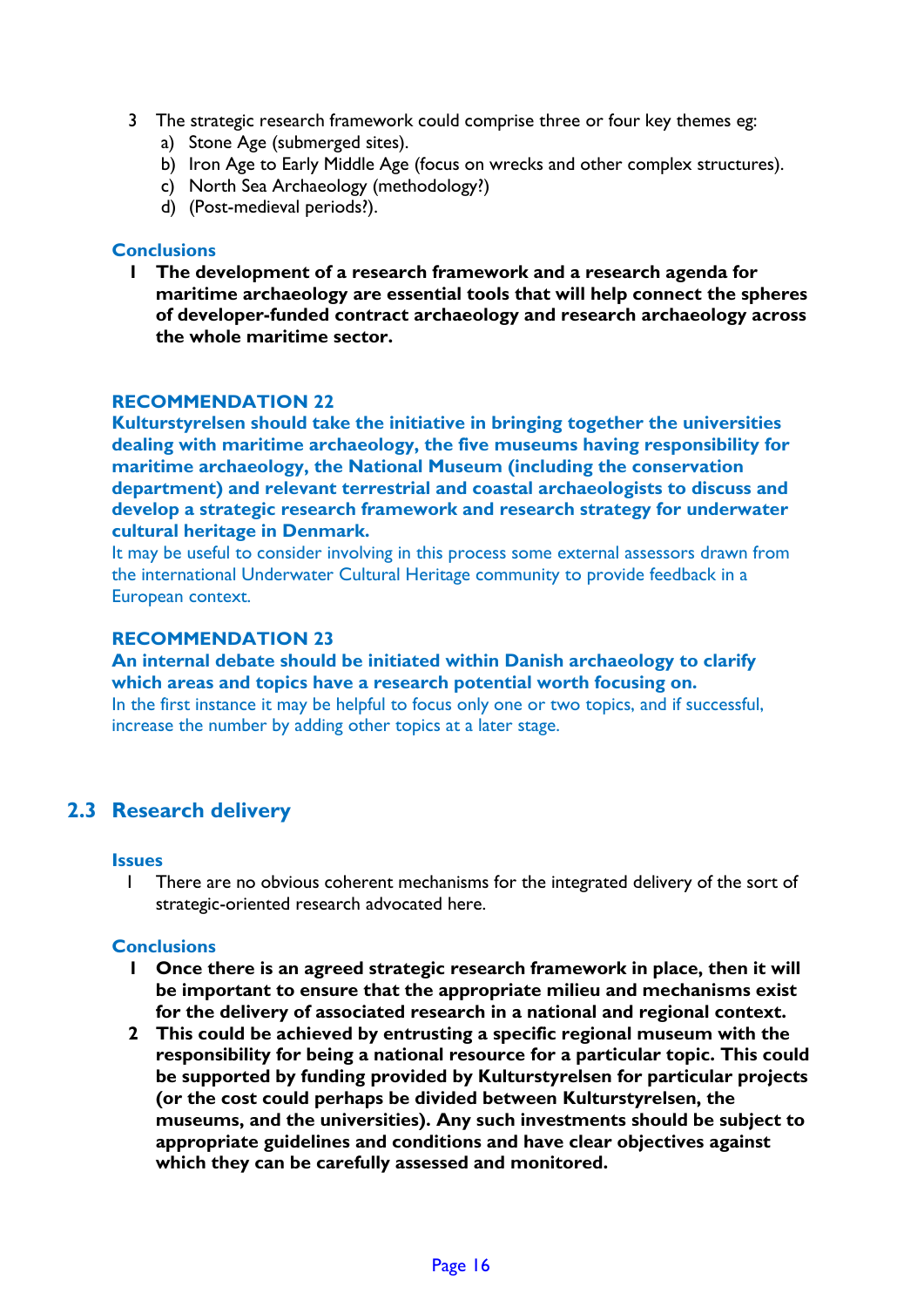- **3 Two existing museums already have their own research profiles and resources – the Moesgård Museum and the Viking Ships Museum – which puts them in a favorable position to take responsibility for themes a) and b) above. The Strandingsmuseum St George Museum is progressing well in the development of a methodology for surveying and mapping the prehistoric maritime landscape of the North Sea region (which to date has been a clear** *lacuna* **in Danish maritime archaeology) and is a possible candidate for theme c) above.**
- **4 It is not necessarily axiomatic that all five museums should each exercise a national responsibility for a strategic research area, and it is not selfevident that all of the themes and subjects need to be developed at once.**

**Kulturstyrelsen should initiate a discussion with all the relevant actors, and discuss with them how best to implement and deliver strategic research for maritime archaeology.**

This is a key component of the strategic lead recommended for Kulturstyrelsen.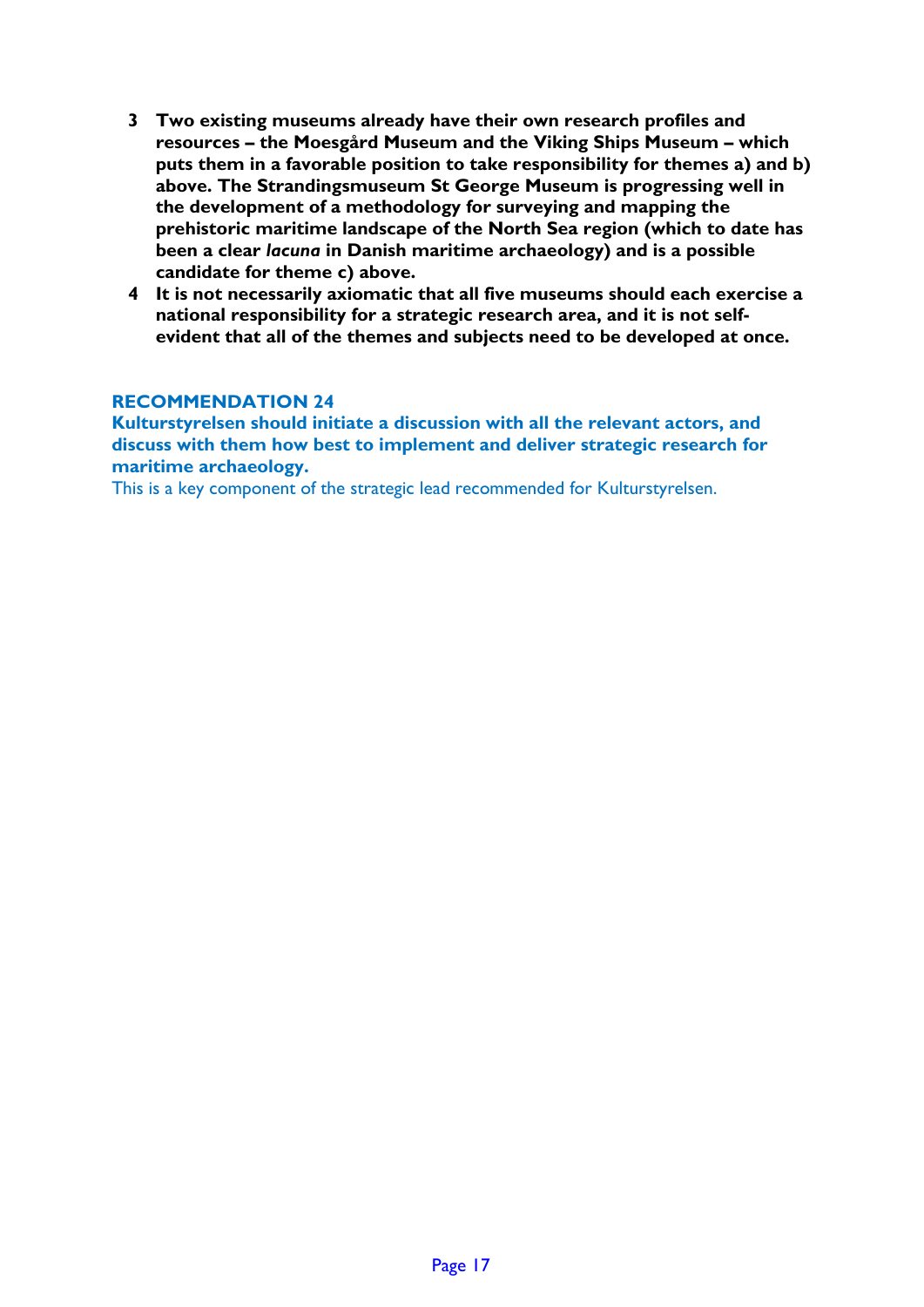# **3 Networks for Underwater Cultural Heritage**

## **Issues**

- 1 Marinet provides an existing cross over point for aspects of maritime archaeology in Denmark.
- 2 To date, the network has provided little more than a relatively informal opportunity to exchange practical information and keep participants up to date with what's going on.
- 3 Marinet meetings could provide a useful opportunity for all parties not just to learn from shared experiences, but to develop their own day to day operations and business more effectively.
- 4 There is also potential for Marinet to take on more useful and important functions in terms of carrying out cooperative work between the five museums, coordinating activities and debates, contributing to the development of standards for underwater cultural heritage (through appropriate administrative mechanisms and processes) and participating in the development of a strategic research framework.
- 5 There is also no national forum for Underwater Cultural Heritage, where all the stakeholders can meet to discuss issues of common concern. Initiating the establishment of such a forum would provide Kulturstyrelsen with a very suitable opportunity to demonstrate strategic leadership.

## **Conclusions**

- **1 Marinet is a national forum that should bind the five museums together collectively in carrying out developer-funded contract work to common and consistent standards and to discuss practical issues, but it requires proper terms of reference.**
- **2 Marinet should be put on a more professional basis with elected/appointed Officers for a fixed term (at least Chair and Secretary); meetings should be properly organised and regularised by issuing an advanced agenda with appropriate standing items (eg administrative aspects of developer-funded archaeology, research aspects of strategic research areas, practical issues and the taking of minutes of the meeting/actions etc).**
- **3 A separate national forum/task force for Underwater Cultural Heritage needs to be established which includes all the stakeholders with an interest in the subject (including the National Museum and the Universities). This could evolve out of Marinet, or be established as an independent body with a proper structure and agenda (on a** *c* **five year cycle?), to discuss strategic issues and perhaps to host amongst other things, the development of a research framework/strategy, organising national seminars on a wide range of topics (cf 2.1 above: Research Current Situation; 4 below: Harmonisation), hosting an annual Underwater Cultural Heritage conference etc.**
- **4 The establishment of such a forum could be initiated at a national event (organised or supported by Kulturstyrelsen) which could include a summary of this review, and discussions/presentations on eg what is need to improve and maintain the position of Underwater Cultural Heritage in Denmark; what are the expectations of, and what is expected from the different stakeholders etc.**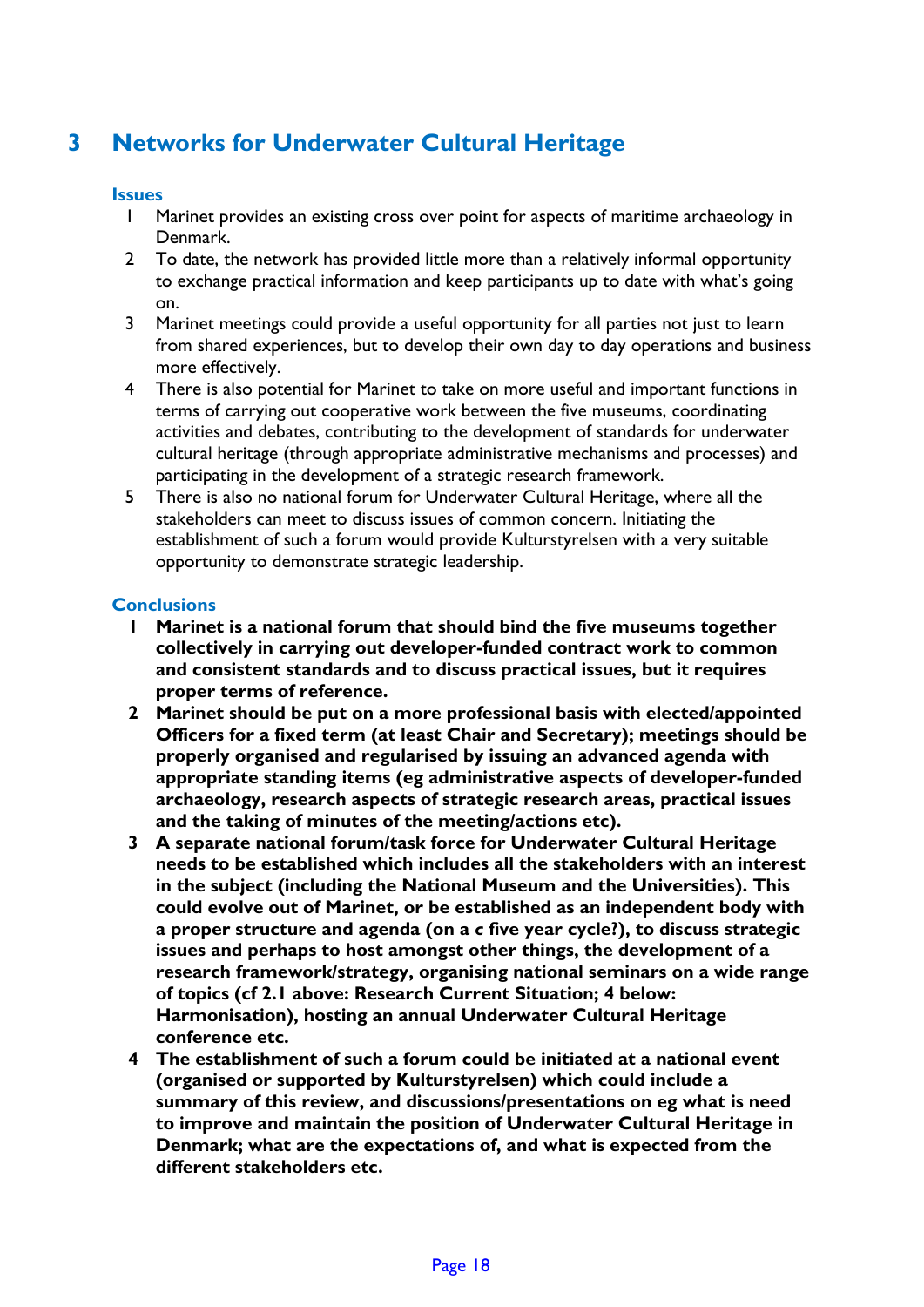## **Marinet should remain a focus for cooperation between the five museums.**

Kulturstyrelsen should consider encouraging and supporting the network to become a more effective mechanism for cooperation and for the five museums to engage collectively in a wider maritime network by discussing administrative matters and improvements to current processes and practical issues (who does excavations where, and with whom, and with which equipment).

## **RECOMMENDATION 26**

## **Marinet should adopt terms of reference and proper working practices.**

A better structure for Marinet meetings will enhance their status and possibly underpin the potential evolution of Marinet into a wider forum for maritime archaeology in Denmark.

## **RECOMMENDATION 27**

## **Kulturstyrelsen should facilitate the development of a national forum for Underwater Cultural Heritage by inviting stakeholders to discuss this proposition at a key event.**

Kulturstyrelsen could enable a national forum by organising meetings together with a host institution, contributing to the agenda, and providing administrative support (minute taking etc). Once a year, the meeting of the forum could include a seminar (cf 2.1 above: Research Current Situation) which would reinforce the understanding that practical matters have a close connection to theoretical issues.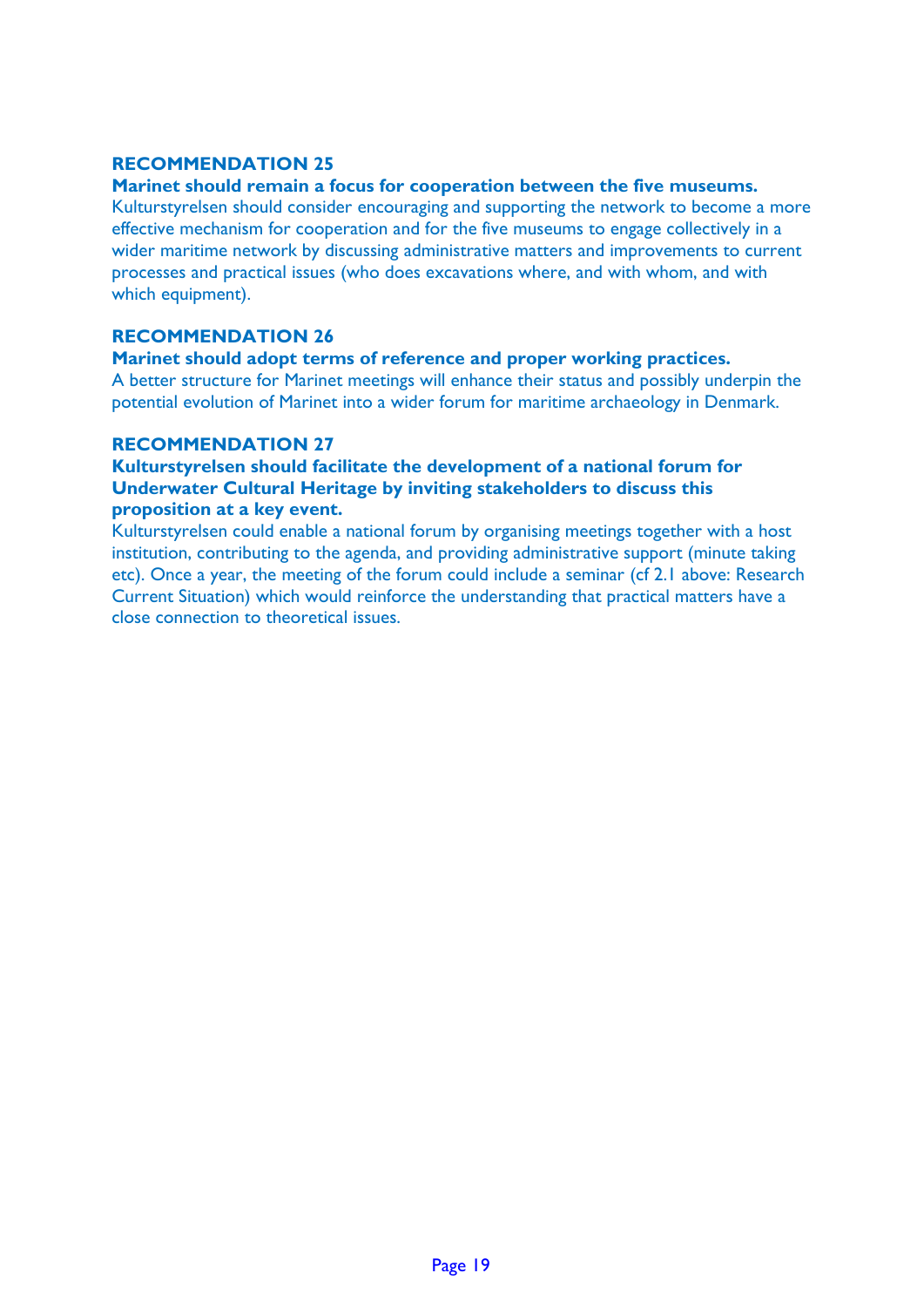# **4 Harmonisation with terrestrial archaeology**

## **Issues**

- 1 In principle the administrative processes applied to maritime archaeology should be harmonised with those applied to terrestrial archaeology, in order to have consistent treatment of *all* cultural heritage assets across the full range of the historic environment regardless of which environment it is situated in.
- 2 However, in practice the expertise, professional capacity, and infrastructure and resources available to maritime archaeology are much lower than those available to terrestrial archaeology; the volume of maritime archaeology being carried out as developer-funded contract projects is also significantly lower, whilst the unit cost of individual projects is likely to be much higher.
- 3 The organisation and distribution of maritime archaeology is therefore not entirely consistent with terrestrial archaeology, and reflects some of the differences between these two spheres.
- 4 Nevertheless, the maritime community is too small to be able to exist in isolation, and bonds with the wider archaeological sector in general need to be strengthened.
- 5 In November 2012, Kulturstyrelsen received 33 applications for funding of research on terrestrial archaeological subject, but none for maritime topics.

## **Conclusions**

- **1 The underwater cultural heritage community is not taking advantage of existing funding opportunities for research offered by Kulturstyrelsen.**
- **2 The underwater cultural heritage community is not represented on the existing Kulturstyrelsen Advisory Board for Archaeology (Arkæologisk Råd) and apparently is not represented on the new Advisory Boards and Expert Panels that are being set up at Kulturstyrelsen as part of the implementation of the new Museums Law.**
- **3 Improvements have been noted in the context of developer-funded terrestrial projects (merging of museums to increase capacity and expertise leading to improved quality and publication of projects).**
- **4 Maritime archaeological research would benefit from a closer engagement with mainstream terrestrial archaeology by participating actively in debates, conferences, etc. At the same time, mainstream archaeology would benefit from a breaking down of the current overcompartmentalisation of terrestrial and maritime archaeology.**
- **5 A series of national seminars (cf 2.1 above: Research Current Situation) would help establish a broader picture through the inclusion of researchers from wider backgrounds (including historical research).**
- **6 Establishing a separate national journal for maritime archaeology in Denmark is not considered to be desirable, but more efforts should be made to integrate the sectors by better reporting of maritime archaeology in journals devoted to archaeology in general.**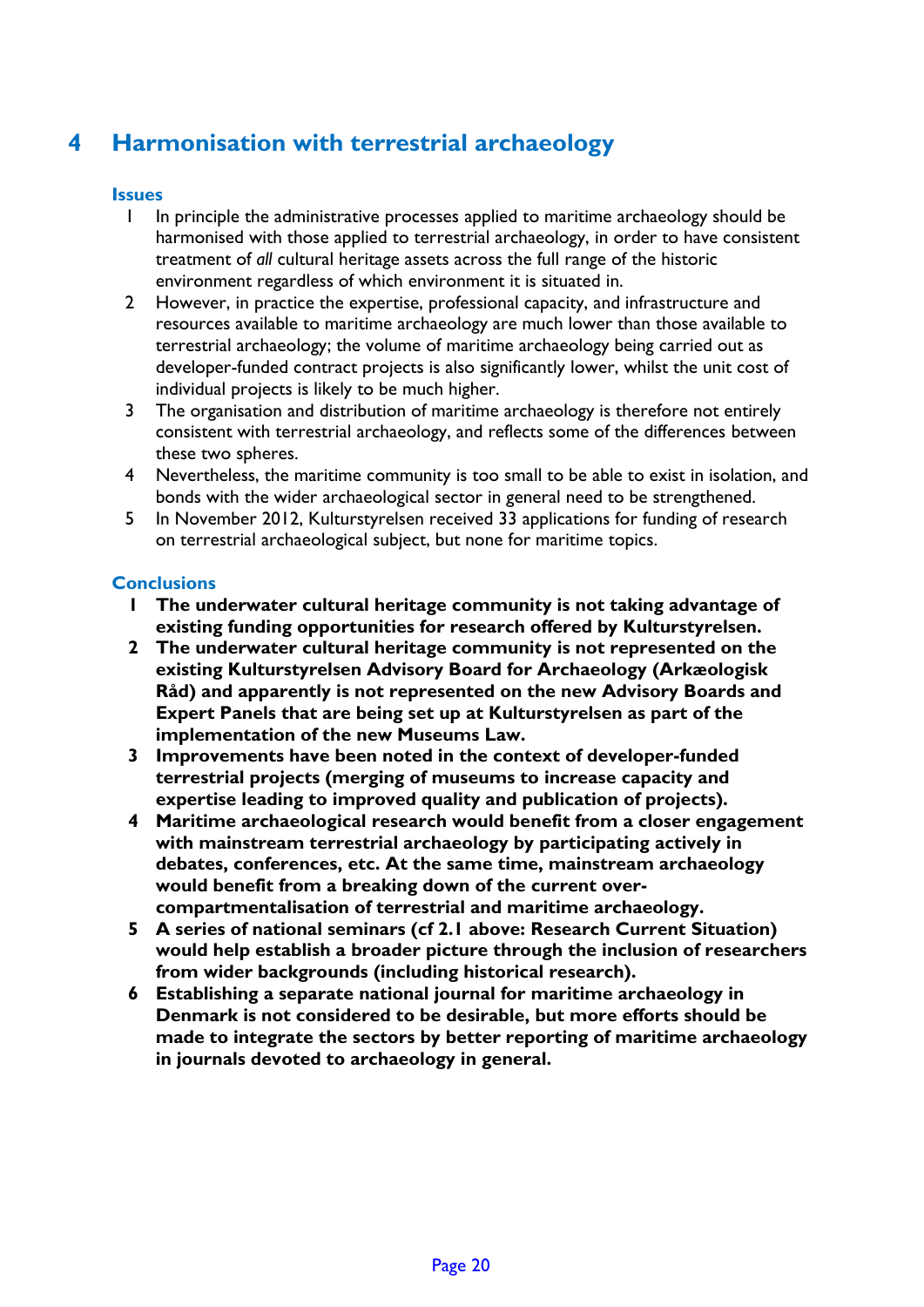**Kulturstyrelsen should consider whether there are lessons to be learnt from analogous changes in the context of terrestrial archaeology, and how practice (if not structures) can be better aligned between terrestrial and maritime archaeology.** 

#### **RECOMMENDATION 29**

**Maritime archaeologists should participate and engage more in general national archaeological bodies including applications to Kulturstyrelsen for research.** Kulturstyrelsen could advertise the opportunity to the Maritime sector.

#### **RECOMMENDATION 30**

**If a separate Advisory Board for Underwater Cultural Heritage is not possible (cf 1.2 above: Roles and Functions) then Kulturstyrelsen should include experts in Underwater Cultural Heritage in its other Advisory Boards and Expert Panels.**

#### **RECOMMENDATION 31**

**Kulturstyrelsen should take the initiative (in cooperation with the Directors of the five Museums, the National Museum, and the Universities) to develop a series of national seminars about the integration of research into developerfunded contract archaeology.**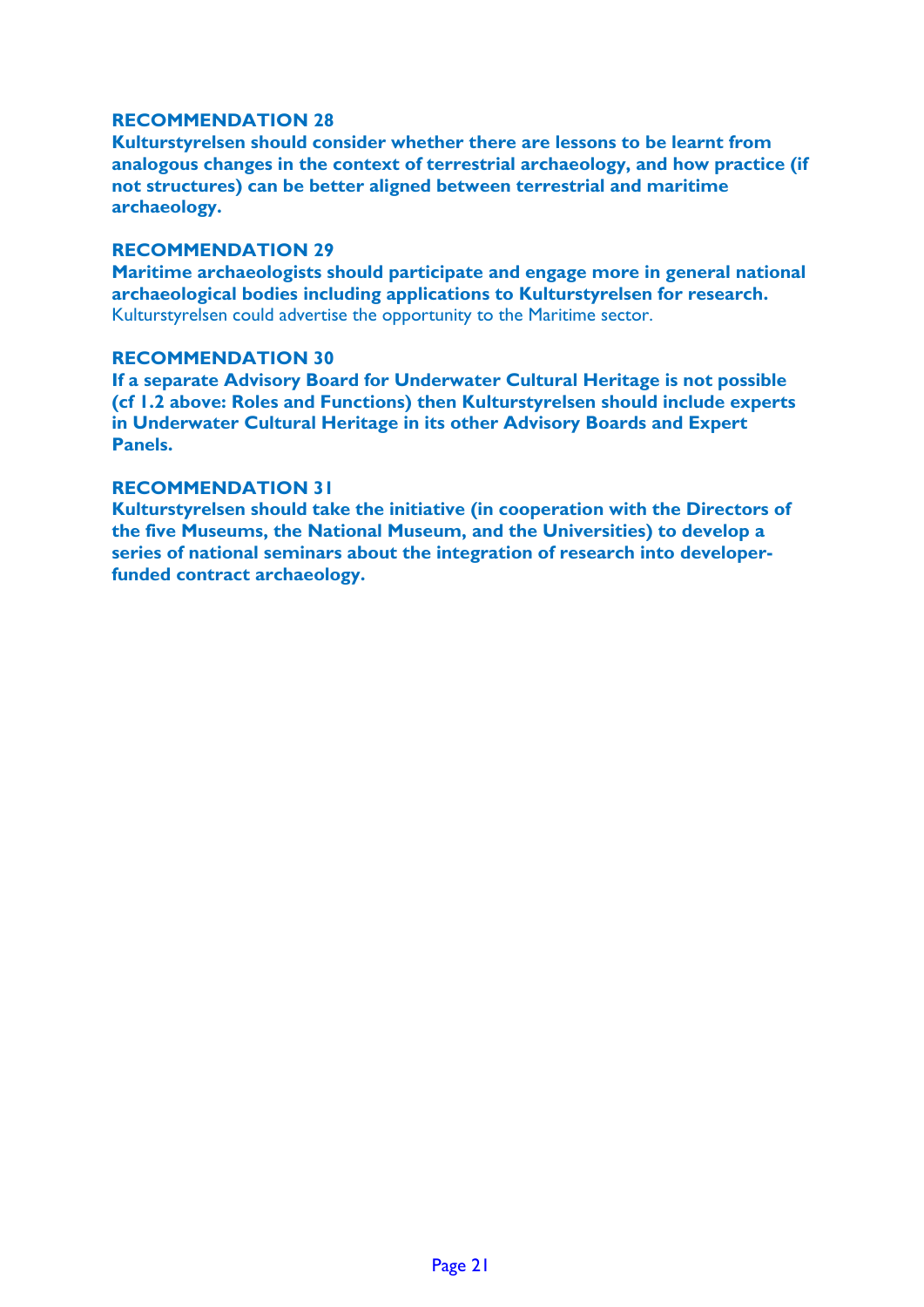# **5 Key International Conventions for Underwater Cultural Heritage**

## **Issues**

- 1 The European Convention on The Protection of the Archaeological Heritage (revised) Valetta, 1992 defines archaeological heritage as structures, constructions, groups of buildings, developed sites, moveable objects, monuments of other kinds as well as their context, *whether situated on land or under water*, and includes articles to promote the identification, protection, integrated conservation, financing of research and conservation, collection and dissemination of scientific information, promotion of public awareness, prevention of illicit trade, and mutual technical and scientific assistance.
- 2 The UNESCO Convention on the Protection of the Underwater Cultural Heritage (2001) is an important international instrument and the Annex to the Convention sets consistent international standards for the management of Underwater Cultural Heritage (to date 41 countries have ratified the Convention).
- 3 Denmark has signed and ratified the Valletta Convention, which came into force on 17/5/2006 but has not signed the 2001 UNESCO Convention.

## **Conclusions**

**1 Both the Valletta and UNESCO Conventions are important instruments for the management of the Underwater Cultural Heritage, but their importance lies in the implementation of and adherence to the consistent and coherent standards which they set out, rather than in ratification** *per se***.**

## **RECOMMENDATION 32**

#### **Kulturstyrelsen should review the conclusions and recommendations of this report in the context of the Valletta Convention.**

This will help identify how the provisions of the Valletta Convention may assist in the more effective implementation of the Museums Act in relation to the management of Underwater Cultural Heritage in Denmark.

#### **RECOMMENDATION 33**

**Kulturstyrelsen should consider carrying out an impact assessment to assess the advantages and disadvantages of signing the 2001 UNESCO Convention and to identify any changes or additions to the Museums Act and current administrative processes that would be required by doing this.**

Depending on the results of this impact assessment, Kulturstyrelsen should then consider formally adopting the Annex of the UNESCO Convention as a statement of best practice (This has been done in other countries that have not signed the UNESCO Convention eg the UK).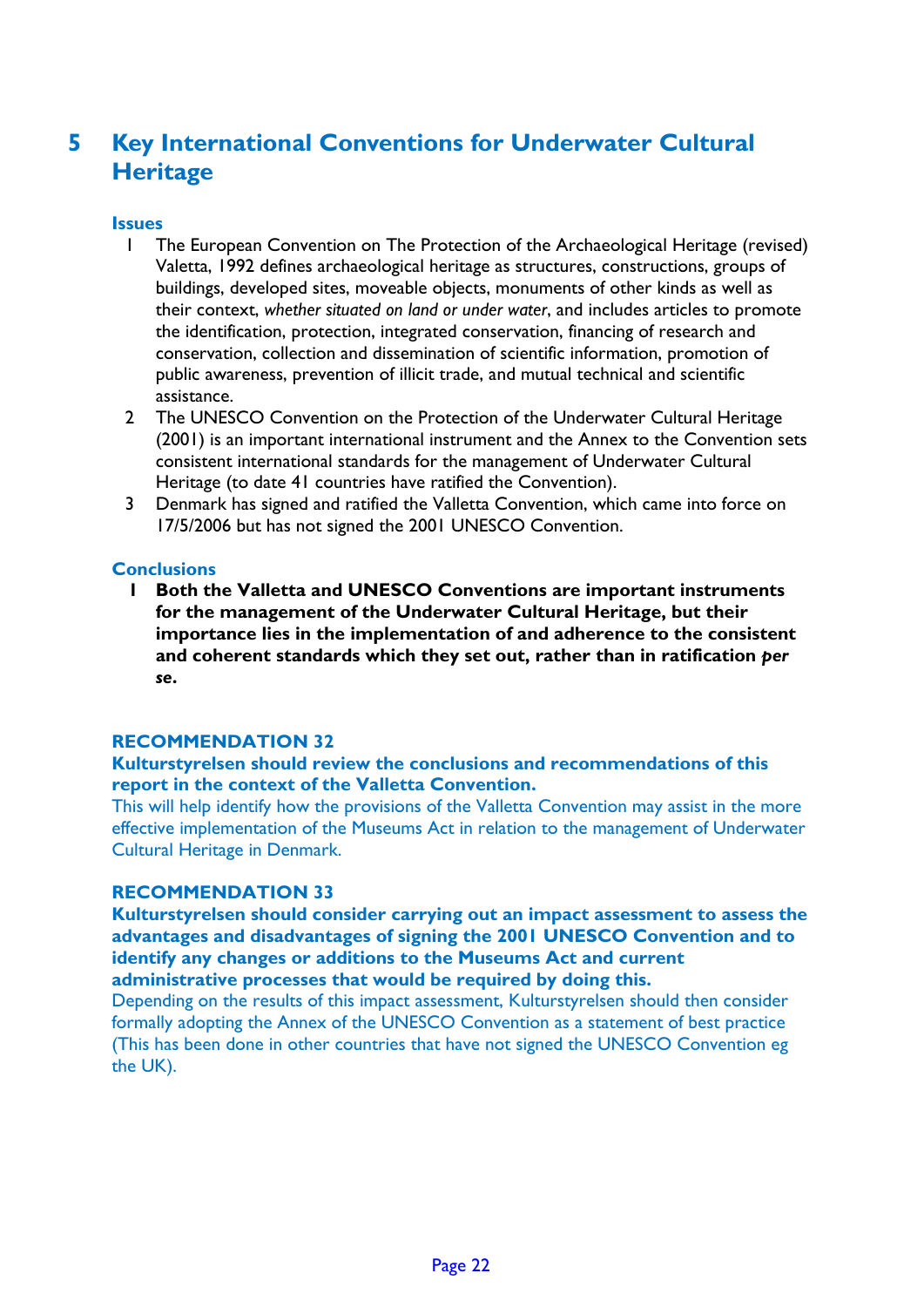# **6 Conclusion and Recommendations**

**All the important elements are present in Denmark: local/regional museums eager and ready to take responsibility for maritime archaeological work, Universities dealing with maritime archeology, an existing network of the regional museums involved in maritime archaeology (Marinet), a research centre of high international standing (the Viking Ship Museum), and a national agency with extremely well qualified and committed expert staff.** 

**As a neutral actor, with specific legal and oversight responsibilities, Kulturstyrelsen should be responsible for elaborating common standards and guidelines for the execution and delivery of Underwater Cultural Heritage commercial contracts.**

**Kulturstyrelsen should play a central role in terms of international representation (conferences), and research, and should take the strategic lead in inspiring the five museums with responsibilities for maritime archaeology and in connecting the spheres of developer-funded contract archaeology and research archaeology by initiating the development of a research framework and research agenda for Underwater Cultural Heritage.**

**The results of this review, together with any actions taken forward as a result of it, should be revisited on a regular basis (at intervals of four or five years) to examine the impact (or not) of the proposed changes. This will demonstrate an on-going commitment to improving standards for Underwater Cultural Heritage in the context of the delivery of the Museums Act.**

## **RECOMMENDATION 1**

**Kulturstyrelsen should review the balance between the operational advantages and disadvantages of the present devolved structure and consider how any changes could increase effectiveness and efficiency.**

#### **RECOMMENDATION 2**

**Kulturstyrelsen should take on the role of the leading central/national institution for Underwater Cultural Heritage in Denmark and act to bring all the Stakeholders together in a cooperative environment.**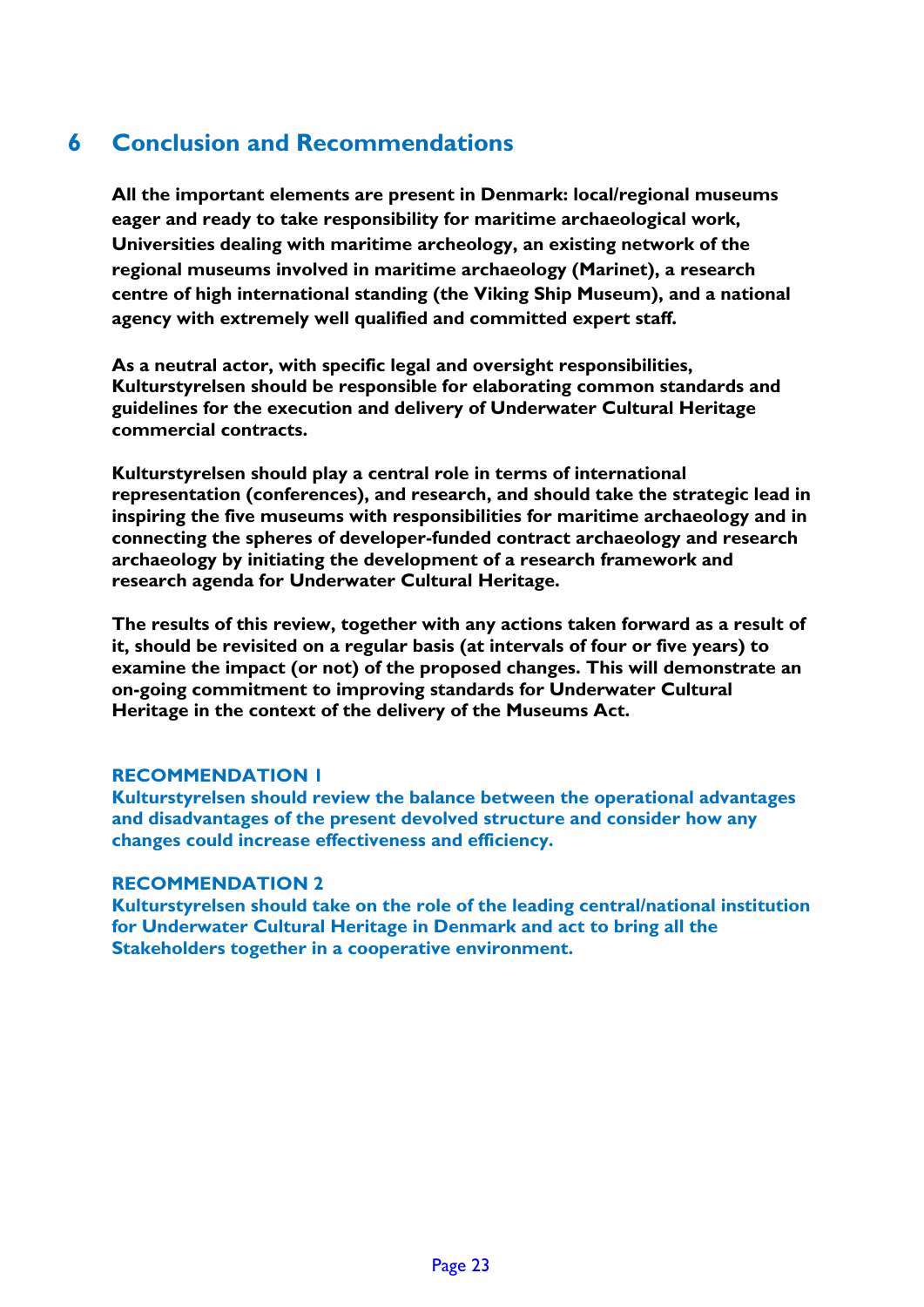**Kulturstyrelsen should review all the museum contracts and define the responsibilities, competences, and required service levels, so that they are consistent and transparent.**

## **RECOMMENDATION 4**

**Kulturstyrelsen should work with the National Museum to review and redefine the role of the Viking Ship Museum.**

#### **RECOMMENDATION 5**

**The Viking Ship Museum should consider developing robust mechanisms whereby its in-house expertise could be deployed to support the other stakeholders.**

#### **RECOMMENDATION 6**

**Kulturstyrelsen should develop standards and guidelines for Underwater Cultural Heritage, in consultation with relevant stakeholders.**

#### **RECOMMENDATION 7**

**Once standards and guidelines for best practice have been developed, Kulturstyrelsen and the relevant stakeholders should agree appropriate quality control mechanisms to ensure that practice reflects the requirements of the Museum Act.**

#### **RECOMMENDATION 8**

**Kulturstyrelsen should develop an explicit long-term strategic approach to maritime archaeology.**

#### **RECOMMENDATION 9**

**Kulturstyrelsen should periodically assess the actual relationship between maritime archaeological casework and its links to the knowledge-base/society at large.** 

#### **RECOMMENDATION 10**

**Kulturstyrelsen should work with all the stakeholders, to define the key competences necessary in the five museums to deliver developer funded projects and consider what mechanisms might be deployed to share and build staff expertise in the regional museums.** 

#### **RECOMMENDATION 11**

**Kulturstyrelsen should develop a template for all applications.**

## **RECOMMENDATION 12**

**Kulturstyrelsen should reassess the relative priorities assigned to terrestrial and marine archaeology.**

## **RECOMMENDATION 13**

**Kulturstyrelsen and the five museums should assess the scale of current administrative costs inherent in the existing system.**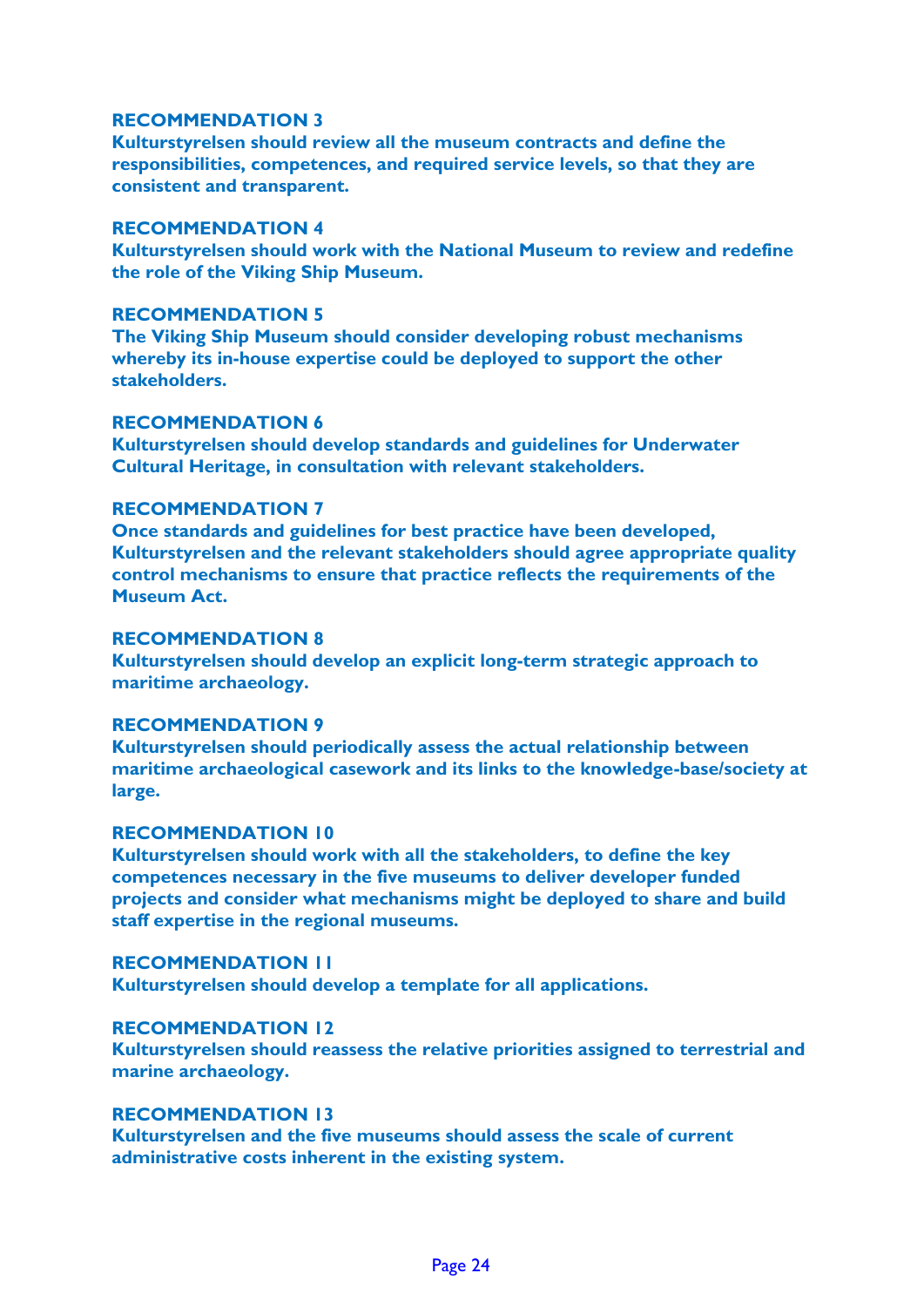**A pool of highly specialised equipment should be maintained at one centre (Viking Ship Museum?) with the necessary additional funding to maintain the relevant specialist expertise to use this equipment.**

#### **RECOMMENDATION 15**

**Kulturstyrelsen (with the relevant authorities and the National Museum) should initiate a review to clarify the exact conditions under which cultural property is transferred to the regional museums.**

#### **RECOMMENDATION 16**

**Kulturstyrelsen must ensure transparency and synchronisation of geographical data in GIS and ARC MAP between the five museums and Fund og Fortidsminder.**

#### **RECOMMENDATION 17**

**In developing standards and guidelines, Kulturstyrelsen and the five museums should set out a clear definition of what is expected as an outcome of developer funded projects.**

#### **RECOMMENDATION 18**

**Kulturstyrelsen should consider initiating a national discussion about the philosophical approaches underlying the drivers for developer-funded projects (in both terrestrial and maritime contexts).** 

#### **RECOMMENDATION 19**

**Kulturstyrelsen should (with the appropriate authorities) initiate a review of the existing legislation to establish a definitive position about the ability (or not) to include research in developer-funded projects.**

#### **RECOMMENDATION 20**

**Costs for proper scientific publication should be included in all contract costs (as required by the Valletta Convention).** 

#### **RECOMMENDATION 21**

**Kulturstyrelsen should consider establishing a series of seminars/workshops aimed at spreading best practice in developer-funded projects across the terrestrial and maritime spheres.**

#### **RECOMMENDATION 22**

**Kulturstyrelsen should take the initiative in bringing together the universities dealing with maritime archaeology, the five museums having responsibility for maritime archaeology, the National Museum (including the conservation department) and relevant terrestrial and coastal archaeologists to discuss and develop a strategic research framework and research strategy for underwater cultural heritage in Denmark**

#### **RECOMMENDATION 23**

**An internal debate should be initiated within Danish archaeology to clarify which areas and topics have a research potential worth focusing on.**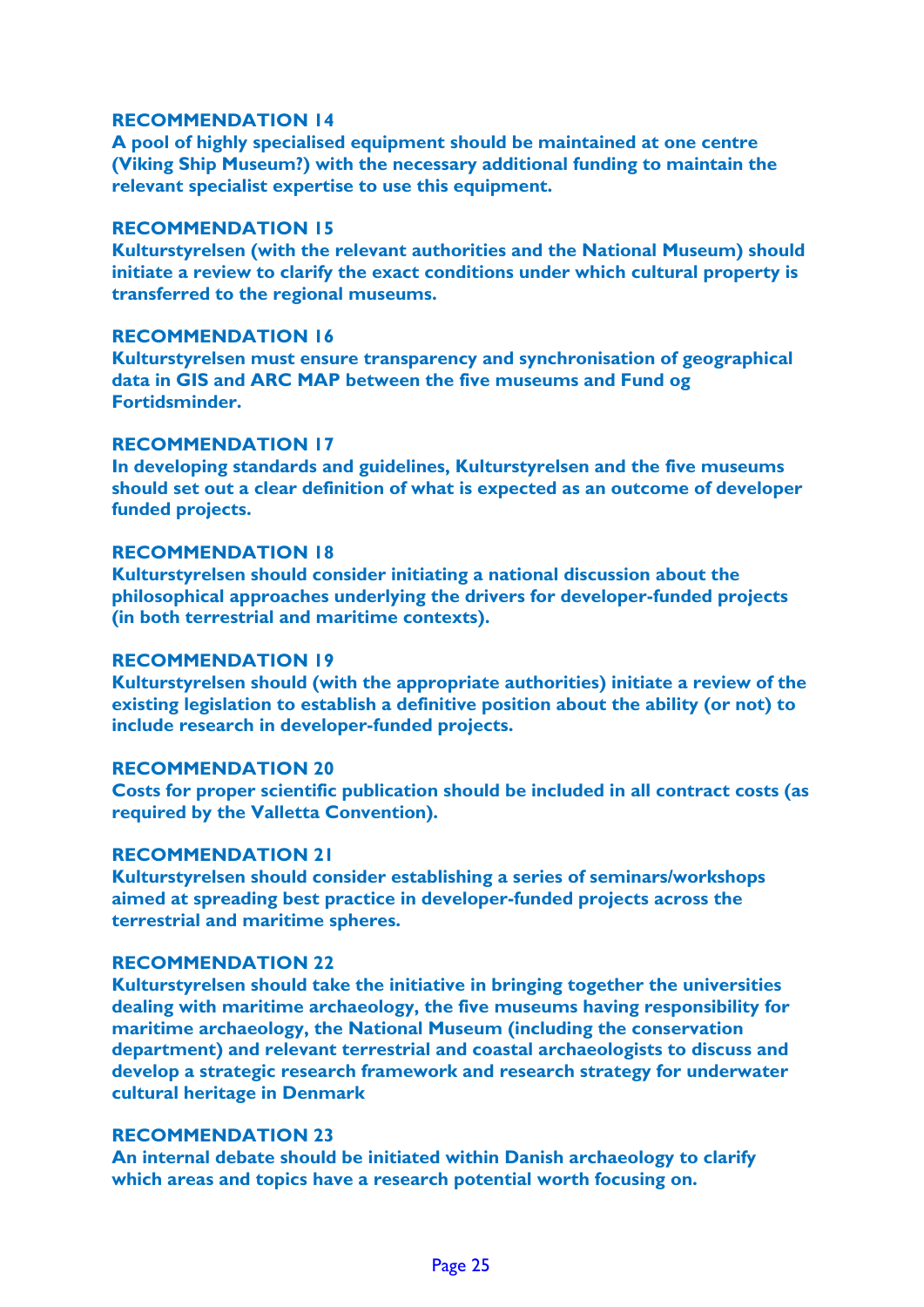**Kulturstyrelsen should initiate a discussion with all the relevant actors, and canvass opinions about how best to implement and deliver strategic research for maritime archaeology.**

#### **RECOMMENDATION 25**

**Marinet should remain a focus for cooperation between the five museums.** 

#### **RECOMMENDATION 26**

**Marinet should adopt terms of reference and proper working practices.**

#### **RECOMMENDATION 27**

**Kulturstyrelsen should facilitate the development of a national forum for Underwater Cultural Heritage by inviting stakeholders to discuss this proposition at a key event.** 

### **RECOMMENDATION 28**

**Kulturstyrelsen should consider whether there are lessons to be learnt from analogous changes in the context of terrestrial archaeology, and how practice (if not structures) can be better aligned between terrestrial and maritime archaeology.** 

## **RECOMMENDATION 29**

**Maritime archaeologists should participate and engage more in general national archaeological bodies including applications to Kulturstyrelsen for research.**

#### **RECOMMENDATION 30**

**If a separate Advisory Board for Underwater Cultural Heritage is not possible (cf 1.2 above: Roles and Functions) then Kulturstyrelsen should include experts in Underwater Cultural Heritage in its other Advisory Boards and Expert Panels.**

#### **RECOMMENDATION 31**

**Kulturstyrelsen should take the initiative (in cooperation with the Directors of the five Museums, the National Museum, and the Universities) to develop a series of national seminars about the integration of research into developerfunded contract archaeology.**

#### **RECOMMENDATION 32**

**Kulturstyrelsen should review the conclusions and recommendations of this report in the context of the Valletta Convention.**

#### **RECOMMENDATION 33**

**Kulturstyrelsen should consider carrying out an impact assessment to assess the advantages and disadvantages of signing the UNESCO Convention and to identify any changes or additions to the Museum Act and current administrative processes that would be required by doing this.**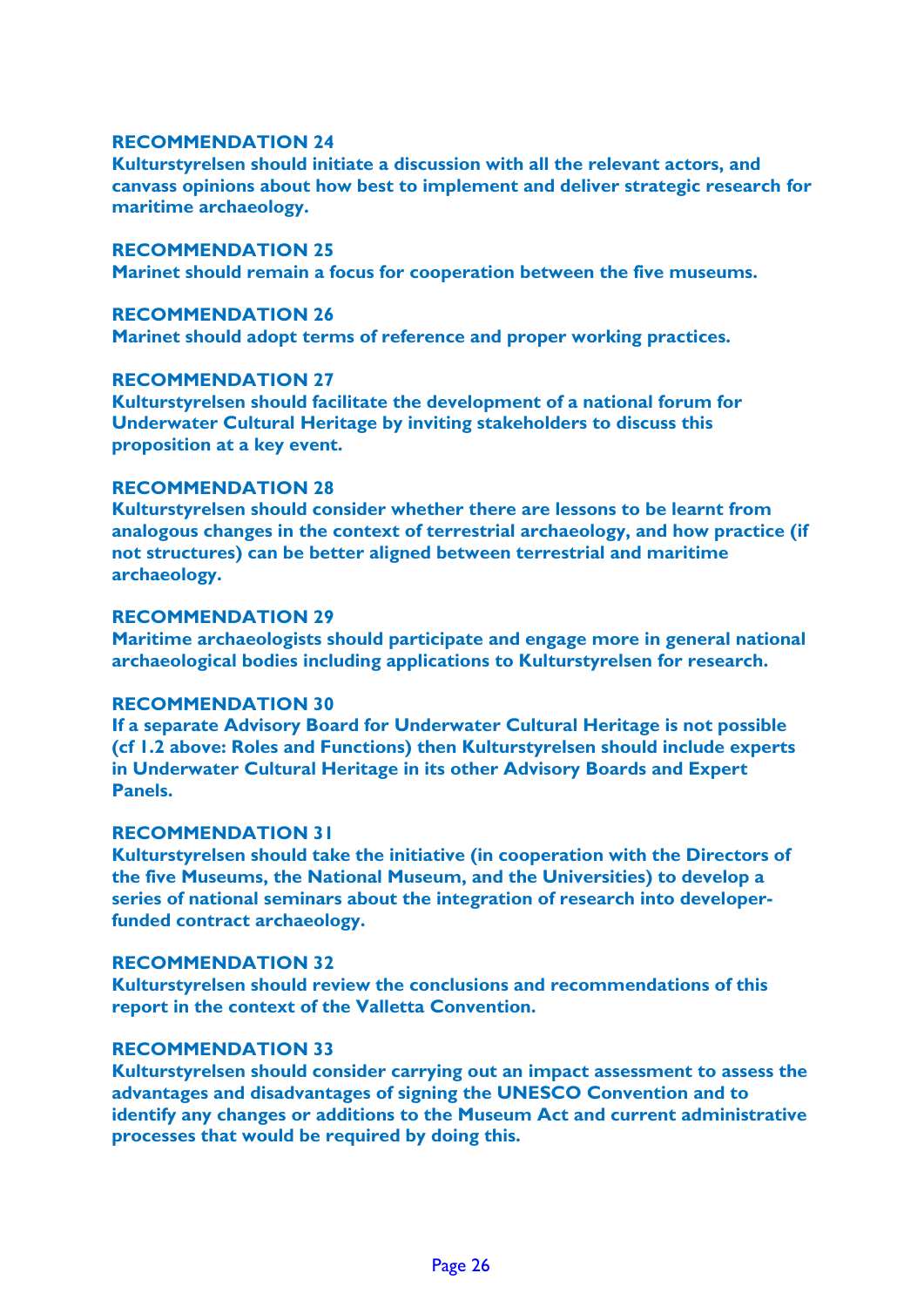# **7 Annex 1: Contracts Regulating Territorial Responsibility for Maritime Archaeology**

During the evaluation process, it became clear that client-funded maritime archaeology is performed under rather uneven conditions in Denmark. There appear to be three parameters which control this: finance / economy, competence, and formal regulation (contracts).

The state has handed over most of the operative responsibility for client-funded maritime archaeology to a number of regional museums. In this respect, the state is represented by the Kulturstyrelsen with one exception. The National Museum (which is also a state institution) has a special role with an obligation (although it is unclear how and where this is stated) to uphold a maritime archaeological contingency service where there is no other candidate to do so. However, since 2004, the National Museum has contracted the Viking Ships Museum to fulfil its operative duties in maritime archaeology.

There are important differences, though, between the formal documents drawn up by Kulturstyrelsen with the four museums (the North Jutland Coast Museum, Bangsbo, the Strandingsmuseum St George, the Moesgård Museum, and the Øhavsmuseet) and the contract between the National Museum and the Viking Ship Museum. The most important is that the document between Kulturstyrelsen and the four museums is not a proper contract. Instead, Kulturstyrelsen has approved an application from each of the four museums to be given the responsibility for maritime archaeology within a certain territory. This is a onesided delegation, not a contract.

The document between the National Museum and the Viking Ship Museum is more a traditional contract between two parties. The National Museum has contracted the Viking Ship Museum to perform certain services for which the National Museum carries the formal responsibility. For these services, the Viking Ship Museum receives an annual payment. It is clear from the contract, though, that only the tasks are transferred, not the actual responsibility.

All discussions concerning the formal conditions for the five museums presently performing maritime archaeology should include the different nature of their responsibilities. This also has relevance for an issue that has been identified as an anomaly: that the Viking Ship Museum receives a certain amount of money each year for providing a "maritime contingency service" on behalf of the National Museum.

In addition to the judicial character of the documents that transfer the operational responsibility from the state to the five museums in question, it is equally important to explore the differences in demands between the two types of document.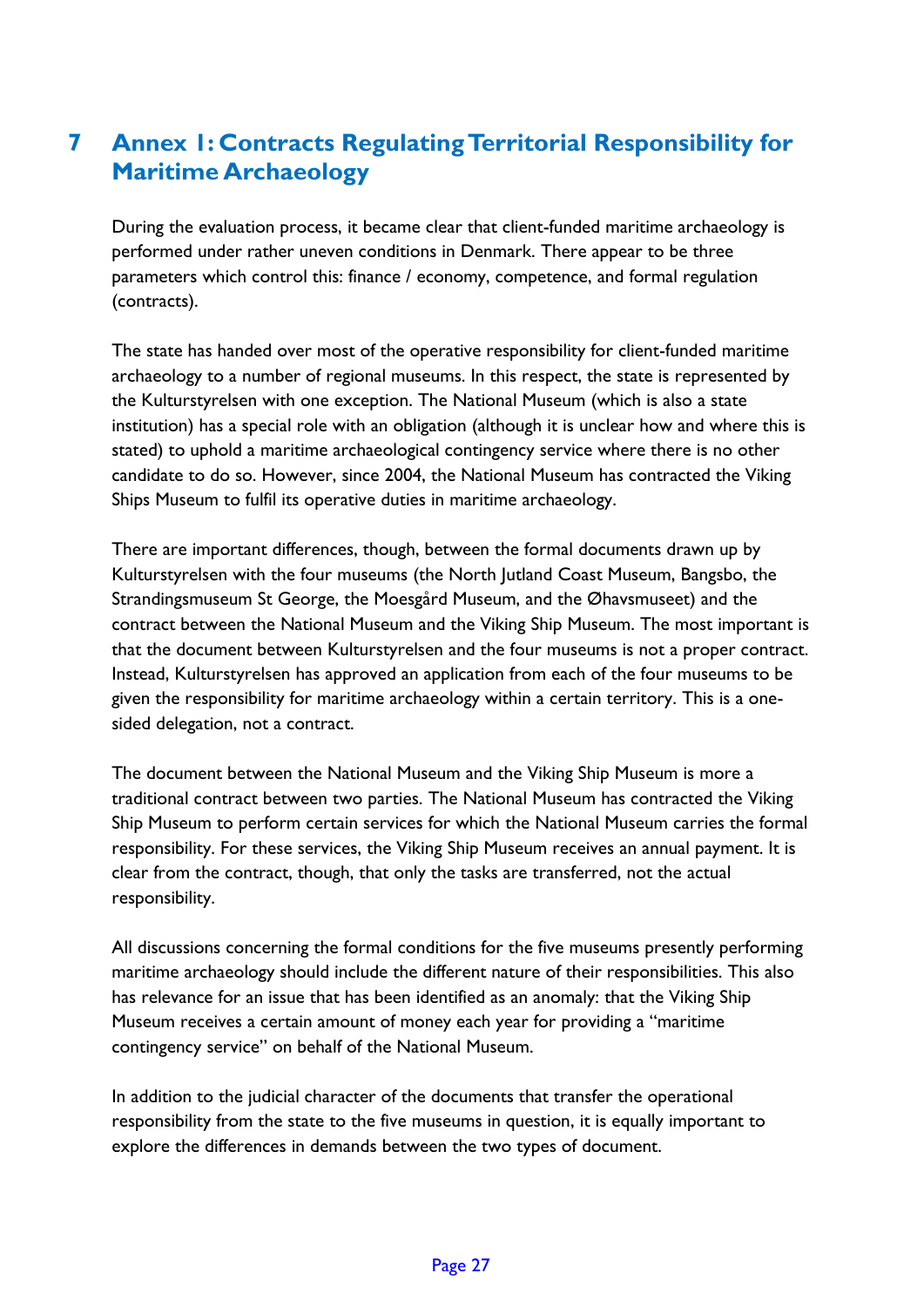The Kulturstyrelsen document – which is designed as a response to a request – states that *"[the] Museum is approved as a museum with a marine archaeological area of responsibility, and that the Museum from then on is under obligation to handle ordinary marine archaeological tasks, carry out inspections, receive notifications, carry out commissioned marine archaeological surveys in connection with construction work, raw material extraction and other activities on the seabed within the area of responsibility*."

In the contract between the National Museum and the Viking Ship Museum the demands are considerably more specific:

*"It has been agreed between the Viking [Ship] Museum and the National Museum that the Viking [Ship] Museum shall comply with the following:* 

- *1. A professional staff shall be maintained that is capable of handling archive-related case processing in connection with construction cases, harbour deepening, dumping etc. to the extent of approx. 600 hours per year. The task was taken over from the Heritage Agency of Denmark on 1 October 2009 in connection with a restructuring of the Agency's marine archaeological administration.*
- *2. Expert knowledge shall be maintained covering the areas of submarine Stone Age settlements, fishing weirs and barriers on the seabed, harbour facilities, wrecks of ships from prehistoric and medieval times, wrecks of ships from recent times and anything else that falls within the Museums Act's preservation regulations.*
- *3. A contingency service of at least two diving employees shall be maintained.*
- *4. A technical contingency service shall be maintained to ensure completion of documentation and survey tasks on the seabed.*
- *5. Inspection and survey tasks shall be carried out in connection with the securing of facilities and wrecks within territorial waters at the request of the Heritage Agency of Denmark for up to 160 hours per year, cf. Transfer Agreement of 1 November 2000 between the Forest and Nature Agency and the Heritage Agency of Denmark.*
- *6. Expert culture-historical statements shall be prepared at the request of the Heritage Agency of Denmark for up to 100 hours per year, cf. Transfer Agreement of 1 November 2000 between the Forest and Nature Agency and the Heritage Agency of Denmark.*
- *7. Commissioned preliminary marine archaeological surveys and investigations shall be carried out on behalf of clients and construction authorities paid by these.*
- *8. To the extent that the management of other tasks allows for this, VM may take the initiative to undertake preliminary marine archaeological surveys, investigations and documentation. Funds for such work can be applied for from the appropriation related to the administration of Section 28 of the Museum Act. VM shall collaborate to a relevant extent with other museums conducting marine archaeological work about the solution of such tasks.*
- *9. Scientific staff can, to the extent that the management of the other posts allows for this, publish selected investigation and research results and participate in international collaboration."*

Regardless of the fact that the Viking Ship Museum receives an annual fee to maintain a certain standard, the contract between the National Museum and the Viking Ship Museum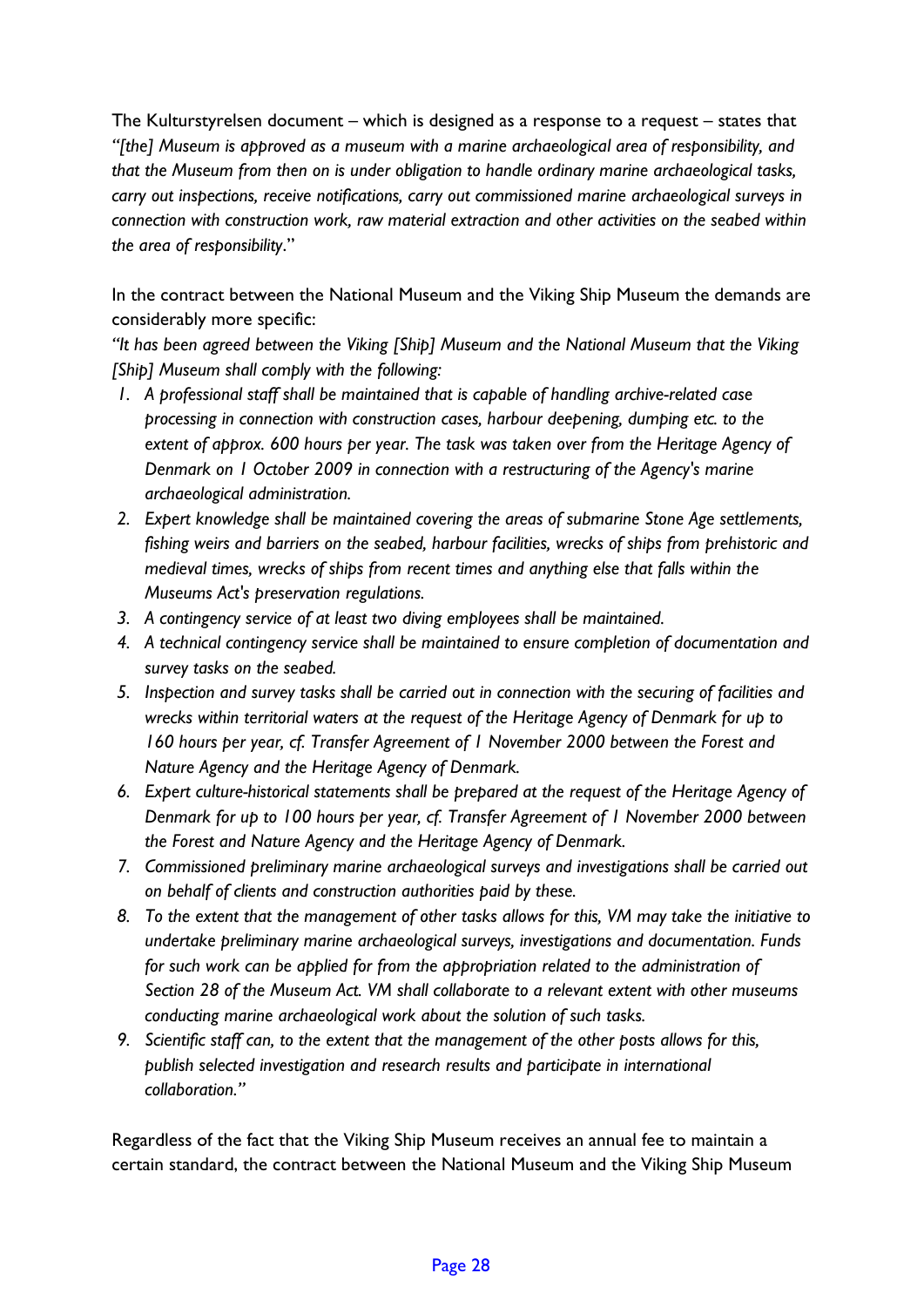clearly defines what is expected from an institution with a territorial responsibility for maritime archaeological contingency service. Although not all the aspects mentioned above are relevant outside its specific context, Kulturstyrelsen should consider the introduction of a more coherent definition of required competences and skills expected from the museums with a regional responsibility.

This could include for example:

- Capacity and competence for all phases of case processing,
- Knowledge of relevant legislation for archaeological and underwater work,
- Expert competence in maritime archaeological remains, structures and features, artefacts etc, under the protection of the Museums Act,
- Technical competence for underwater work and archaeological interpretation of geophysical data (sonar, multi-beam etc.),
- Methodological competence for conducting all relevant aspects of underwater archaeological surveys, preliminary investigations, and investigations.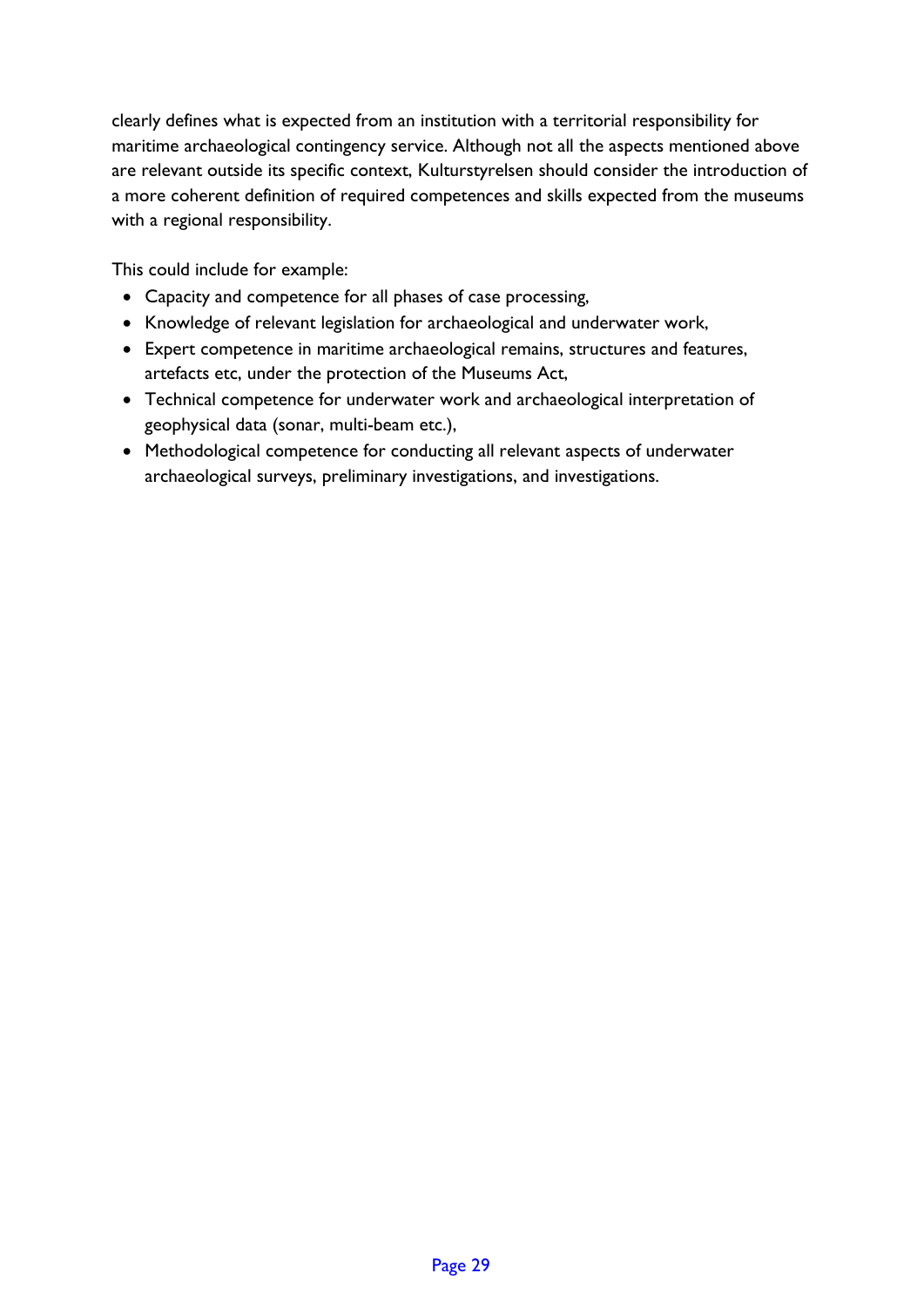# **Annex 2: Review Indicators**

- **1. How many articles have appeared in the press on maritime archaeological casework?**
	- Discussing the actual results and relevance of projects and describing the methods and goals of maritime archaeology.
	- Every project should generate at least a few articles in the press (one national and 2 local/regional?).
	- The number of articles per project.

Agencies generally screen the press systematically so this information should be relatively easy to obtain.

Parallel statistics could be generated for audio-visual media.

- **2 How many lectures have been delivered to local historians/local societies/amateur groups/schools?**
	- The number of lectures delivered by maritime archaeologists on these cases.
	- This is also a measure of the significance of such work to society.
	- The Museums ought to be able to generate this material.
	- In terms of trends over time an increasing target could be set.
- **3 How many contractors utilize the results of the projects that they have funded?**
	- In their communication: publicity folders, on their website, distributing the publication to their employees, organising an event for their employees etc.
- **4 How many exhibitions use information from maritime archaeological casework?**
- **5 How many times are results of casework being used or being integrated in bachelor/master papers?**
- **6A How many maritime archaeologists involved in this casework attend regional/national conferences on archaeology/history/heritage/conservation?**
- **6B How many maritime archaeologists participate (actively) in such conferences with a paper/in a panel/with a poster on their work?**
- **7A How many Danish maritime archaeologists dealing with casework attend international conferences/meetings/workshops?**
- **7B How many Danish maritime archaeologists participate (actively) in such events with a paper/in a panel/with a poster on their work?**
- **8 The number of articles on maritime archaeological casework in local/regional, national and international journals/books.**

All the results should be compared with the number of cases.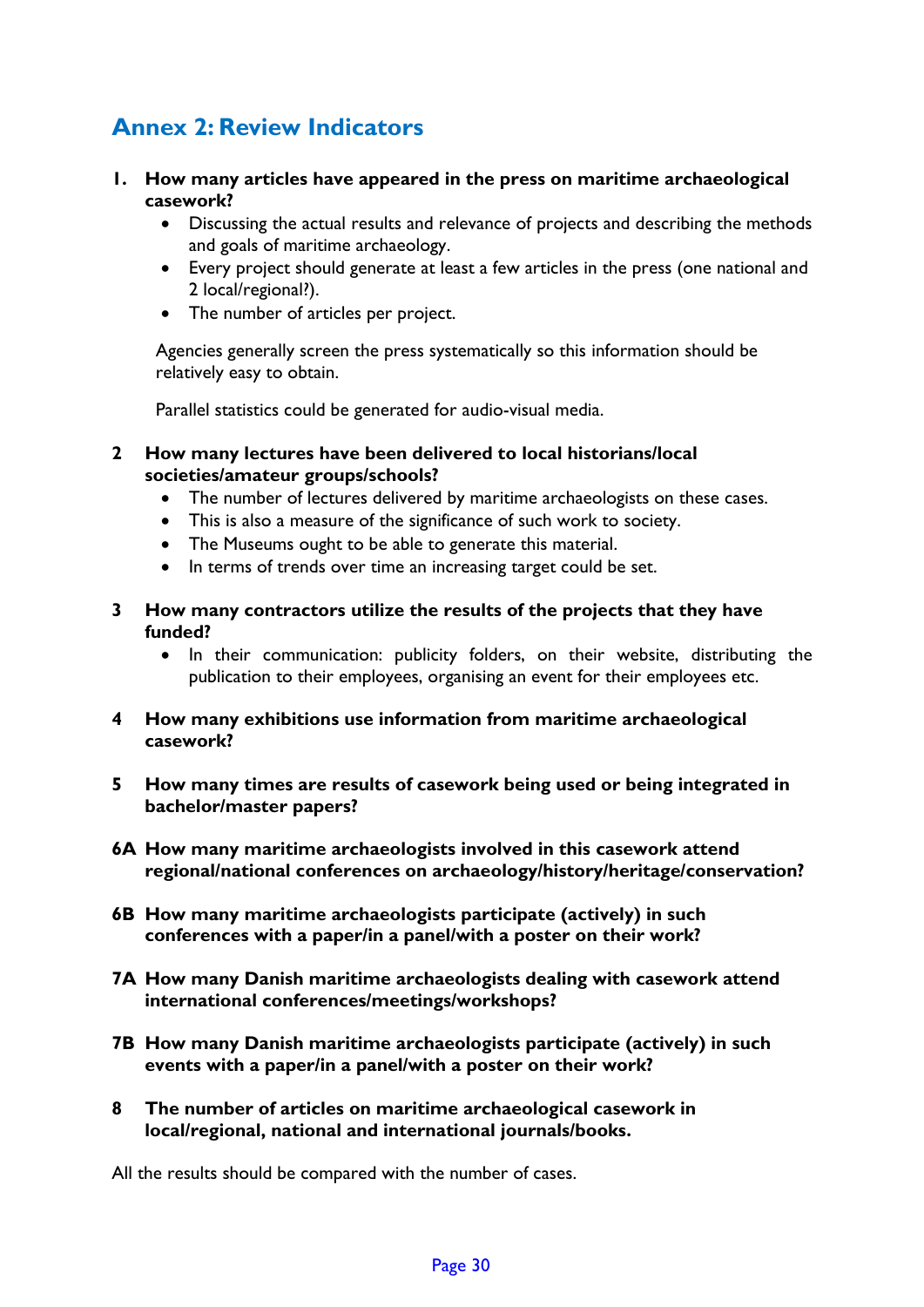# **Annex 3: International Assessment of Marine Archaeology in Denmark**

By Torben Malm and Susanne Bjerknæs Petersen (Danish Agency for Culture)

## **1. Introduction**

It is the policy of the Danish Agency for Culture to ensure a high professional level, both internally and at the museums, as well as to improve handling of the central regulatory tasks continually. This is done, among other things, through assessments. An international assessment of dry land archaeology in Denmark was carried out by the Heritage Agency of Denmark in 2009, which focused partly on user satisfaction and partly on how the area of client-paid surveys is managed in general. An important part of the assessment was to clarify financial conditions and to determine whether excavations generate research results that counterbalance the level of expenditure. The assessment included 43 museums, and as two of these museums (the *Øhavsmuseet* and Moesgaard Museum) also hold marine archaeological responsibility, this 'dry land assessment' also superficially addressed the marine archaeological aspect, albeit without entering into a thorough analysis of the subject. It was therefore a logical step – in continuation of the dry land assessment – to carry out a similar assessment of marine archaeological activities in Denmark as handled by the Danish Agency for Culture and at the five marine archaeological museums: the Viking Ship Museum, the *Øhavsmuseet*, Moesgaard Museum, the North Jutland Coastal Museum and the shipwreck museum *Strandingsmuseum St. George* (The Cultural History Museums in Holstebro Municipality).

## **2. Task and Purpose of the assessment**

The Danish Agency for Culture's management group defined the core focus of the task as a 'service check' of the combined marine archaeological activities in Denmark, partly to ensure that the administration is reliable, adequate and efficient, and partly to assess whether research results are produced that are in reasonable proportion to the research potential and the extent of client payment. At the end of October 2011, the Danish Agency for Culture prepared an internal memo as background material for the assessment; this included proposals for focus points, but also proposals for an assessment process as well as descriptive and explanatory examples of the given conditions and the current administration (Head of office Dorte Veien Christiansen and Archaeologist, Ph.D. Anders Fischer).

## **3. Working Method for the Assessment**

From the outset, the intention was that the assessment should be carried out by an expert, independent international working group – assisted by a group of staff from the Danish Agency for Culture – which would have the option of using various 'tools' in the process.

The first step was to inform the international assessment group of the legislative basis, the marine archaeological regulatory management and the museums' execution of the so-called commissioned marine archaeological preliminary surveys, user-paid diving surveys etc.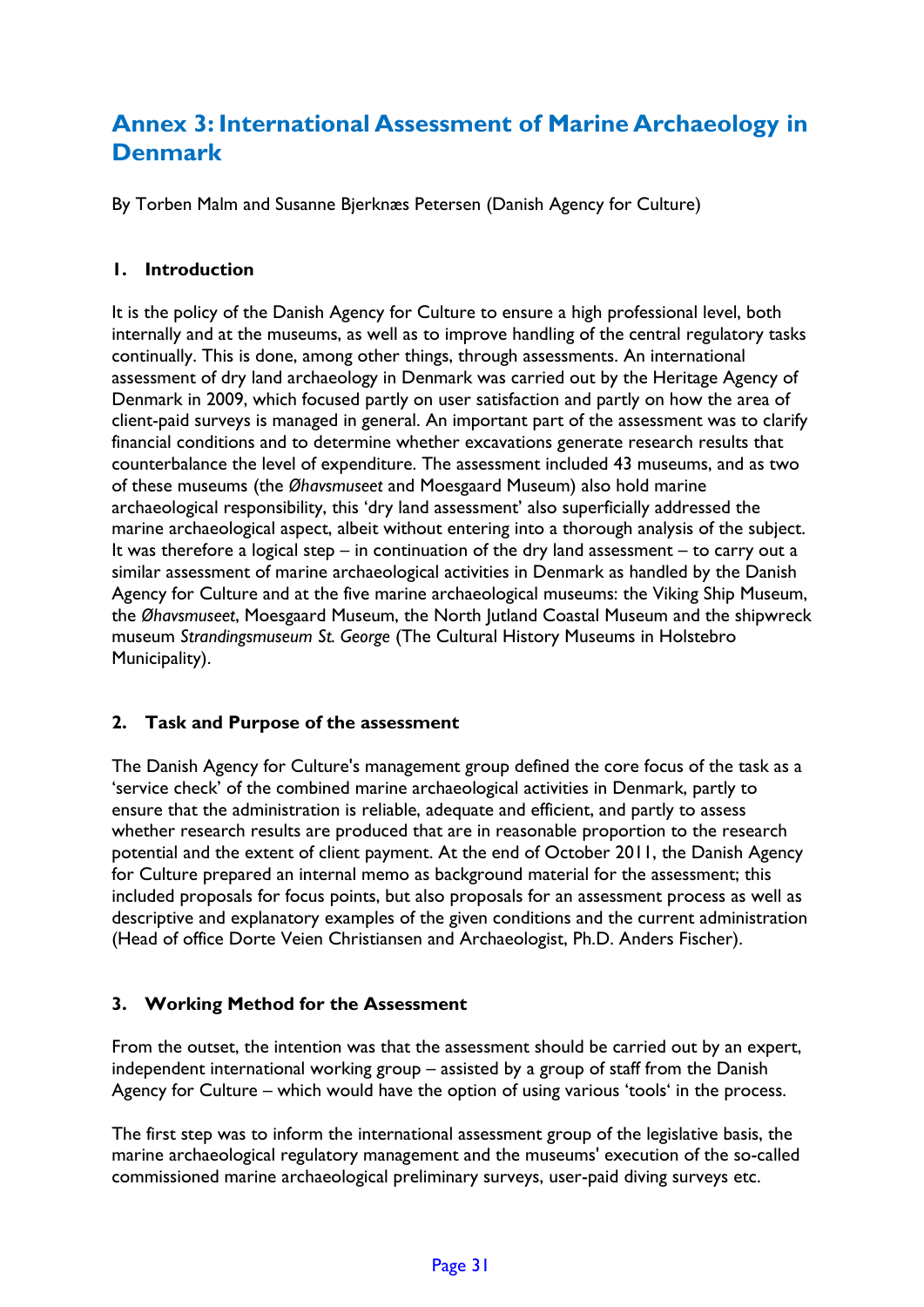A questionnaire was sent to the marine archaeological museums, asking them to provide an account of research publications, equipment stock etc. The museums were also invited to participate in focus group interviews with the international assessment panel.

Other stakeholders, in this case represented by public authorities and private companies, also received questionnaires. The public authorities are the agencies, directorates and others that send cases for hearings, while the private group is made up of the companies and contractors that consider carrying out construction projects or other activities in territorial waters. The two groups were sent each their own version of the questionnaire, which focused on assessing the users' level of satisfaction when they were in contact with the Danish Agency for Culture and the marine archaeological museums, respectively. Contractors were also invited to participate in focus group interviews with the international assessment panel.

Communication between the international assessment group and the Agency has largely taken place via email, and all translation of major documents into English has been carried out by the translation agency Avanti Gruppen.

The panel has held a series of working meetings in Copenhagen; cf. section 6. Series of Meetings.

## **4. Assessment Panel**

One of the experts who participated in the assessment of dry land archaeology in 2009 was Dr Adrian Olivier, and based on the highly competent completion of that task, and considering that Dr Olivier is also knowledgeable about marine archaeology, it was an obvious choice to ask him to head this investigative work. The Danish Agency for Culture is very pleased that Dr Olivier accepted to undertake the role of Chairman of the assessment panel.

In order to carry out the assessment, an international panel was appointed in consultation with Dr Olivier, of experts with in-depth knowledge of archaeological activities, both on land and in territorial waters; in addition, the panel members all have experience of museum management and the production of scientific reports of archaeological work. The panel was composed as follows:

Dr Adrian Olivier, London (England). Dr Olivier served as Chairman of the international assessment assisted by the following members:

Director Björn Varenius, Head of Strategy and Planning, the National Maritime Museums, Stockholm (Sweden)

Dr Marnix Pieters, Director International Activities, Flanders Heritage Agency, Brussels (Belgium)

Dr Martin Segschneider, Landesamt Schleswig-Holstein, Schleswig (Germany)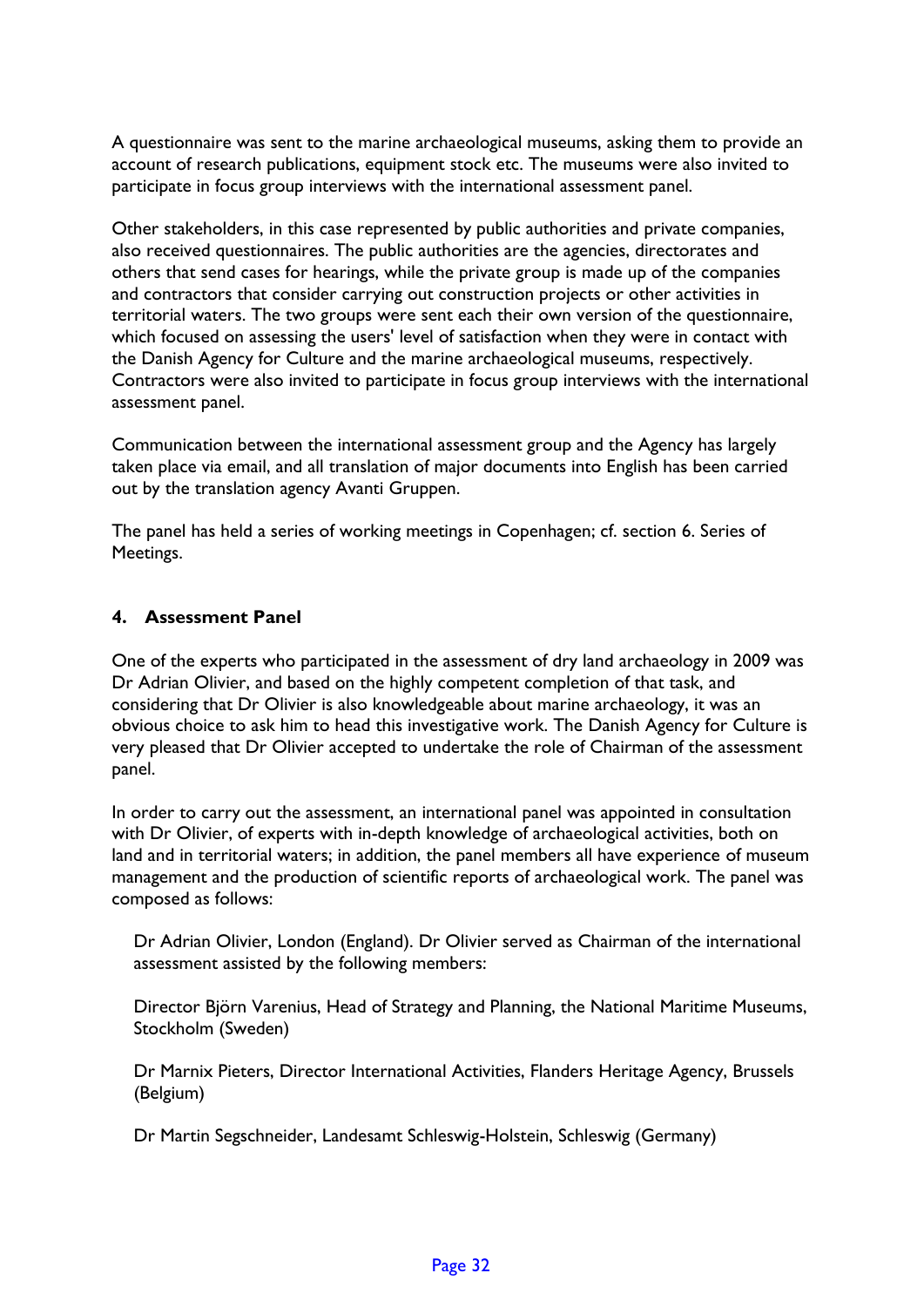Professor Dr Friedrich Lüth, the German Archaeological Institute, Berlin Head Office, Workspace Cultural Heritage Protection and Site Management, Berlin (Germany)

Curator Lene Høst-Madsen, Chairman of the Danish Archaeological Advisory Board, Museum of Copenhagen, Copenhagen (Denmark)

The Agency appointed an internal support group consisting of Chief Consultant and Archaeologist Michael Lauenborg, Consultant and Archaeologist Susanne Bjerknæs Petersen, Consultant and Archaeologist Torben Malm and Office Trainee Pernille N. F. Nielsen. The support group served as the secretariat for the panel, and its primary task was to assist in organising meetings, preparing memos, procuring data, and in any practical way to help the panel with its work as required.

## **5. Working Process**

The Chairman of the assessment, Dr Adrian Olivier, was contacted at the beginning of 2012 with a request that he participate in the international assessment. On 16 April 2012, the first meeting was held between Dr Olivier and the Danish Agency for Culture in Copenhagen. At the meeting, the final process for the assessment was agreed along with proposals for participants of the assessment panel who were to assist Dr Olivier. During the meeting, it was also agreed which stakeholders were to be consulted in connection with focus group interviews and questionnaire surveys.

During April, the Danish Agency for Culture prepared and sent out questionnaires to the marine archaeological museums. The questionnaire included questions about marine archaeological activities carried out at the museums between 1 October 2009 (when the Agency handed over archive control to the marine archaeological museums) and April 2012. The questions were particularly related to the museums' management of marine archaeological hearing cases, reporting on these cases, and any further processing in scientific articles. The questions also addressed the individual museum's collaboration with the Danish Agency for Culture and the other marine archaeological museums. In addition, each museum was asked to submit lists of scientific articles, books and other publications produced in the period 1 October 2009 to April 2012.

The final composition of the assessment panel was completed during April and early May. The panel received written background material for the assessment, and the members were invited to the first working group meeting. The meeting took place in Copenhagen at the Danish Agency for Culture on 21 May 2012. At the meeting, the procedure for the working group's work was established, including the collection of data from stakeholders and a plan for focus group interviews.

By the expiry of the response deadline, 23 May 2012, the Danish Agency for Culture had received the completed questionnaires from the museums along with the requested material for clarification of the answers. All materials received from the museums were forwarded to the assessment panel.

In June, the Danish Agency for Culture prepared and sent out two questionnaires, one for relevant public authorities and one for large private companies that deal with construction works and similar in territorial waters. The questions focused particularly on the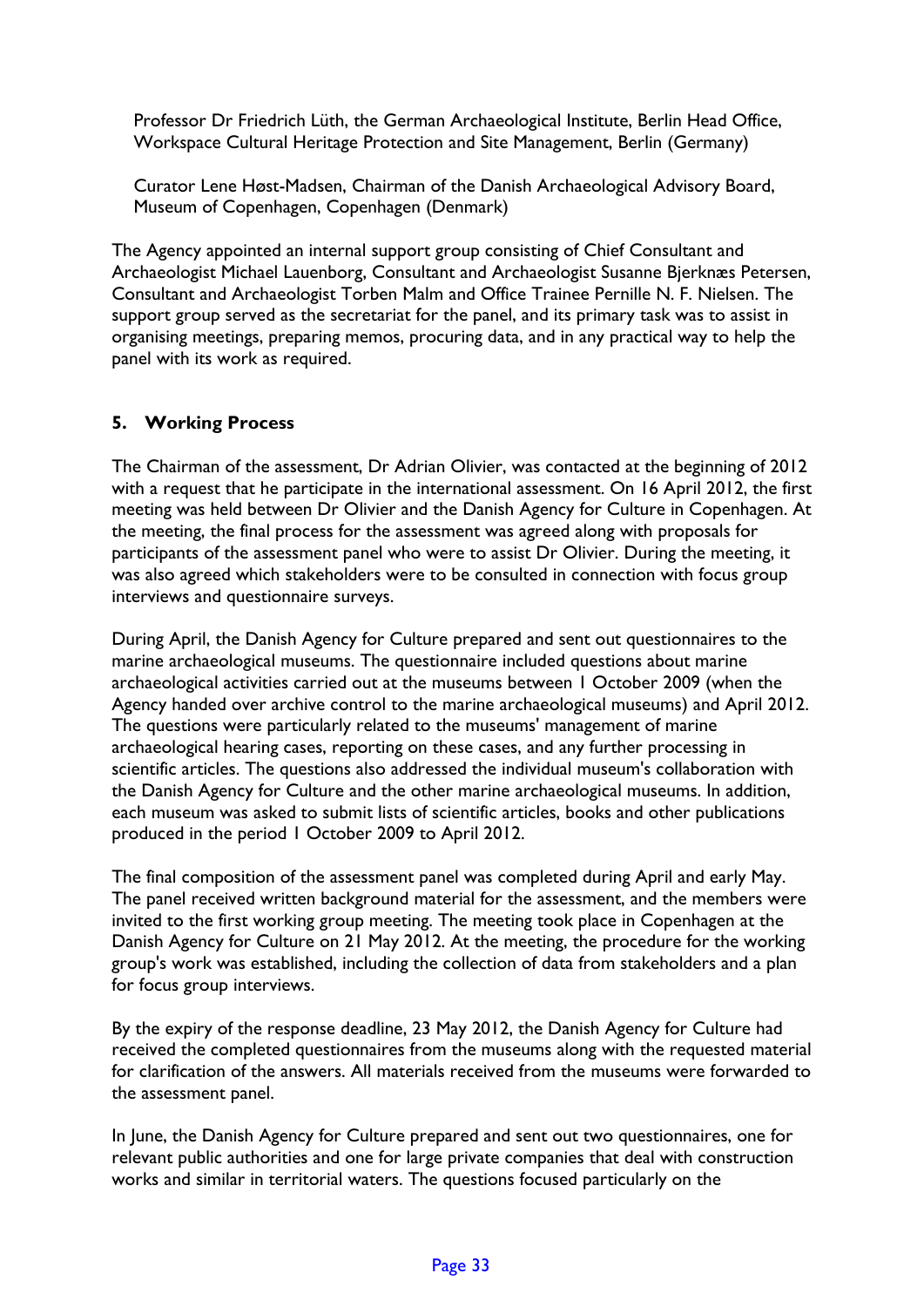relationship and collaboration with the Danish Agency for Culture and the museums, respectively. At the same time, the large private companies were invited to participate in focus group interviews. During the summer, the Agency received responses from several public authorities, but only a few responses from the large private companies.

On 26 June 2012, focus group interviews with the five marine archaeological museums were held at the Danish Agency for Culture. The focus group interviews were held in such a way that each of the five museums had three quarters of an hour with the panel, during which the panel, in dialogue form, asked the museums to expand on the questionnaire sent out by the Agency. The panel strongly emphasised that the museum representatives should feel free to talk about any topic on their minds.

Another focus group interview was held on 22 August 2012, this time with representatives from research institutions. Museum Curator Peter Vang Petersen, the National Museum of Denmark, and Professor Thijs Maarleveld, University of Southern Denmark, participated in this interview.

A focus group interview with contractors, which was also planned to take place on 22 August 2012, was cancelled, as there was no support for it.

The assessment panel held their final meeting on 30-31 October 2012 in Roskilde at the Viking Ship Museum.

#### **6. Meetings**

- Meeting 1 Danish Agency for Culture, Monday 16 April 2012 Adrian Olivier, Michael Lauenborg, Susanne B. Petersen and Torben Malm. *Meeting on content and execution of assessment.*
- Meeting 2 Danish Agency for Culture, Monday 21 May 2012 Adrian Olivier, Björn Varenius, Martin Segschneider, Marnix Pieters, (Lene Høst-Madsen and Friedrich Lüth were unable to attend), Michael Lauenborg, Susanne B. Petersen and Torben Malm. *The working group gathered to adjust terms of reference and content, process and working method, time schedule and expectations.*
- Meeting 3 Danish Agency for Culture, Monday 26 June 2012 Adrian Olivier, Björn Varenius, Martin Segschneider, Marnix Pieters, Lene Høst-Madsen, (Friedrich Lüth was unable to attend), the Viking Ship Museum, the *Øhavsmuseet*, Moesgaard Museum, the North Jutland Coastal Museum, *Strandingsmuseum St. George* (see section 8, List of Participants. Interviews with the Museums, 26 June 2012), (Michael Lauenborg was unable to attend), Susanne B. Petersen and Torben Malm. *All-day meeting with five focus group interviews. Three quarters of an hour's interview with each of the five marine archaeological museums. The museums were represented by a director or manager and by one or more marine archaeological staff members.*

Meeting 4 Danish Agency for Culture, Wednesday 22 August 2012.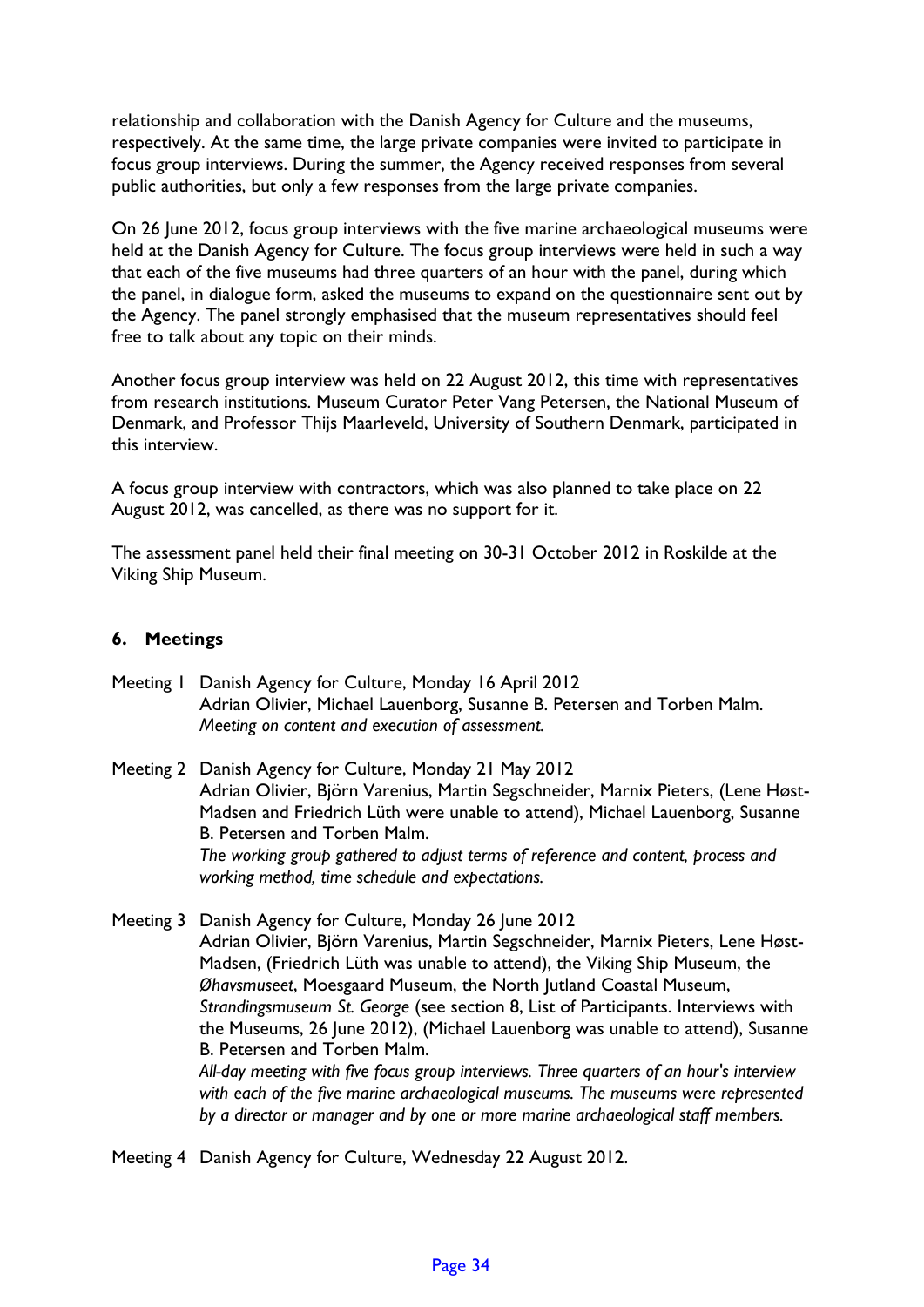Adrian Olivier, Björn Varenius, Martin Segschneider, Marnix Pieters, Lene Høst-Madsen, Friedrich Lüth, Professor Dr Thijs Maarleveld and Museum Curator Peter Vang Petersen; (Michael Lauenborg was unable to attend), Susanne B. Petersen and Torben Malm. *The working group held focus group interviews.* 

Meeting 5 Viking Ship Museum 30 October 2012

Danish Agency for Culture, 31 October 2012. Adrian Olivier, Björn Varenius, Martin Segschneider, Marnix Pieters, Lene Høst-Madsen, Friedrich Lüth, Michael Lauenborg, Susanne B. Petersen and Torben Malm. *The final working group meeting of the Assessment Panel.*

#### **7. Stakeholders**

#### **Museums:**

The Viking Ship Museum, Roskilde Vindeboder 12, 4000 Roskilde

Øhavsmuseet (The South Funen Archipelago Museum), Svendborg Fruestræde 3, 5700 Svendborg

Moesgård Museum, Århus Moesgård Allé 20, 8270 Højbjerg

Nordjyllands Kystmuseum, Bangsbo Dr. Margrethes Vej 6, 9000 Frederikshavn

De Kulturhistoriske Museer i Holstebro Kommune, Strandingsmuseum, ST. **GEORGE** Vesterhavsgade 1, Thorsminde, 6990 Ulfborg

#### **Researchers:**

Prof. Thijs Maarleveld, Syddansk Universitet

Curator Peter Vang Petersen, Nationalmuseet

#### **Public Agencies:**

The Danish Maritime Authority repr. by Jan Anker

The Danish Coastal Authority repr. by Maja F Mikkelsen

The Danish Nature Agency, Odense, repr. by Nikolaj Holmbroe

The Danish Nature Agency repr. by Stig Helmig

The Danish Nature Agency, Roskilde, repr. by Jane Brøns